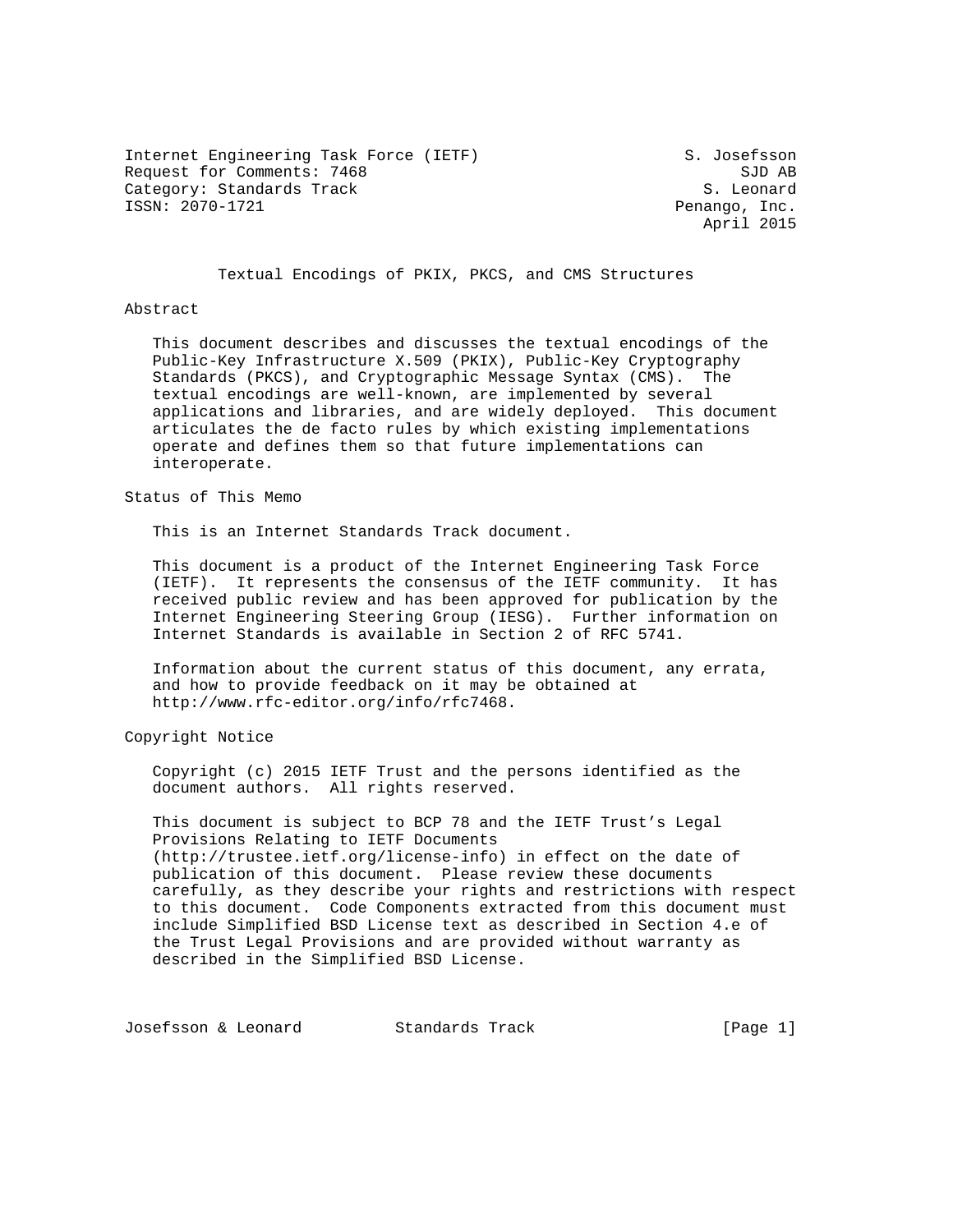Table of Contents

| Introduction.<br>$\mathbf{1}$<br>the contract of the contract of the contract of the contract of the contract of the contract of the contract of the contract of the contract of the contract of the contract of the contract of the contract of the contract o |  | 2               |
|-----------------------------------------------------------------------------------------------------------------------------------------------------------------------------------------------------------------------------------------------------------------|--|-----------------|
| 2.1                                                                                                                                                                                                                                                             |  | 3               |
| 3.<br>ABNF                                                                                                                                                                                                                                                      |  | 5               |
| $\overline{4}$                                                                                                                                                                                                                                                  |  | 7               |
| Textual Encoding of Certificates<br>5 <sub>1</sub>                                                                                                                                                                                                              |  | 8               |
| Encoding .<br>the contract of the contract of the contract of the contract of the contract of the contract of the contract of<br>5.1.                                                                                                                           |  | 8               |
|                                                                                                                                                                                                                                                                 |  | 9               |
|                                                                                                                                                                                                                                                                 |  | $\mathsf{Q}$    |
| 6. Textual Encoding of Certificate Revocation Lists                                                                                                                                                                                                             |  | 10              |
| Textual Encoding of PKCS #10 Certification Request Syntax<br>7 <sup>1</sup>                                                                                                                                                                                     |  | 11              |
| Textual Encoding of PKCS #7 Cryptographic Message Syntax<br>8 <sub>1</sub>                                                                                                                                                                                      |  | 11              |
| Textual Encoding of Cryptographic Message Syntax<br>9.                                                                                                                                                                                                          |  | 12              |
| 10. One Asymmetric Key and the Textual Encoding of PKCS #8                                                                                                                                                                                                      |  |                 |
|                                                                                                                                                                                                                                                                 |  | 12 <sup>°</sup> |
| 11. Textual Encoding of PKCS #8 Encrypted Private Key Info                                                                                                                                                                                                      |  | 13              |
| 12. Textual Encoding of Attribute Certificates                                                                                                                                                                                                                  |  | 13              |
| 13. Textual Encoding of Subject Public Key Info                                                                                                                                                                                                                 |  | 14              |
|                                                                                                                                                                                                                                                                 |  | 14              |
|                                                                                                                                                                                                                                                                 |  | 14              |
| Normative References<br>$15 \t1$                                                                                                                                                                                                                                |  | 14              |
| 15.2. Informative References                                                                                                                                                                                                                                    |  | 15              |
| Appendix A. Non-conforming Examples                                                                                                                                                                                                                             |  | 17              |
|                                                                                                                                                                                                                                                                 |  | 18              |
| Acknowledgements                                                                                                                                                                                                                                                |  | 19              |
| $\frac{1}{2}$ . The contract of the contract of the contract of the contract of the contract of the contract of the contract of the contract of the contract of the contract of the contract of the contract of the contract of t                               |  |                 |
| Authors' Addresses<br>والمناور والمناور والوالد المناور والمناور والمناور والمناور والمناور والمناور                                                                                                                                                            |  | 20              |

# 1. Introduction

 Several security-related standards used on the Internet define ASN.1 data formats that are normally encoded using the Basic Encoding Rules (BER) or Distinguished Encoding Rules (DER) [X.690], which are binary, octet-oriented encodings. This document is about the textual encodings of the following formats:

- 1. Certificates, Certificate Revocation Lists (CRLs), and Subject Public Key Info structures in the Internet X.509 Public Key Infrastructure Certificate and Certificate Revocation List (CRL) Profile [RFC5280].
- 2. PKCS #10: Certification Request Syntax [RFC2986].
- 3. PKCS #7: Cryptographic Message Syntax [RFC2315].
- 4. Cryptographic Message Syntax [RFC5652].

Josefsson & Leonard Standards Track [Page 2]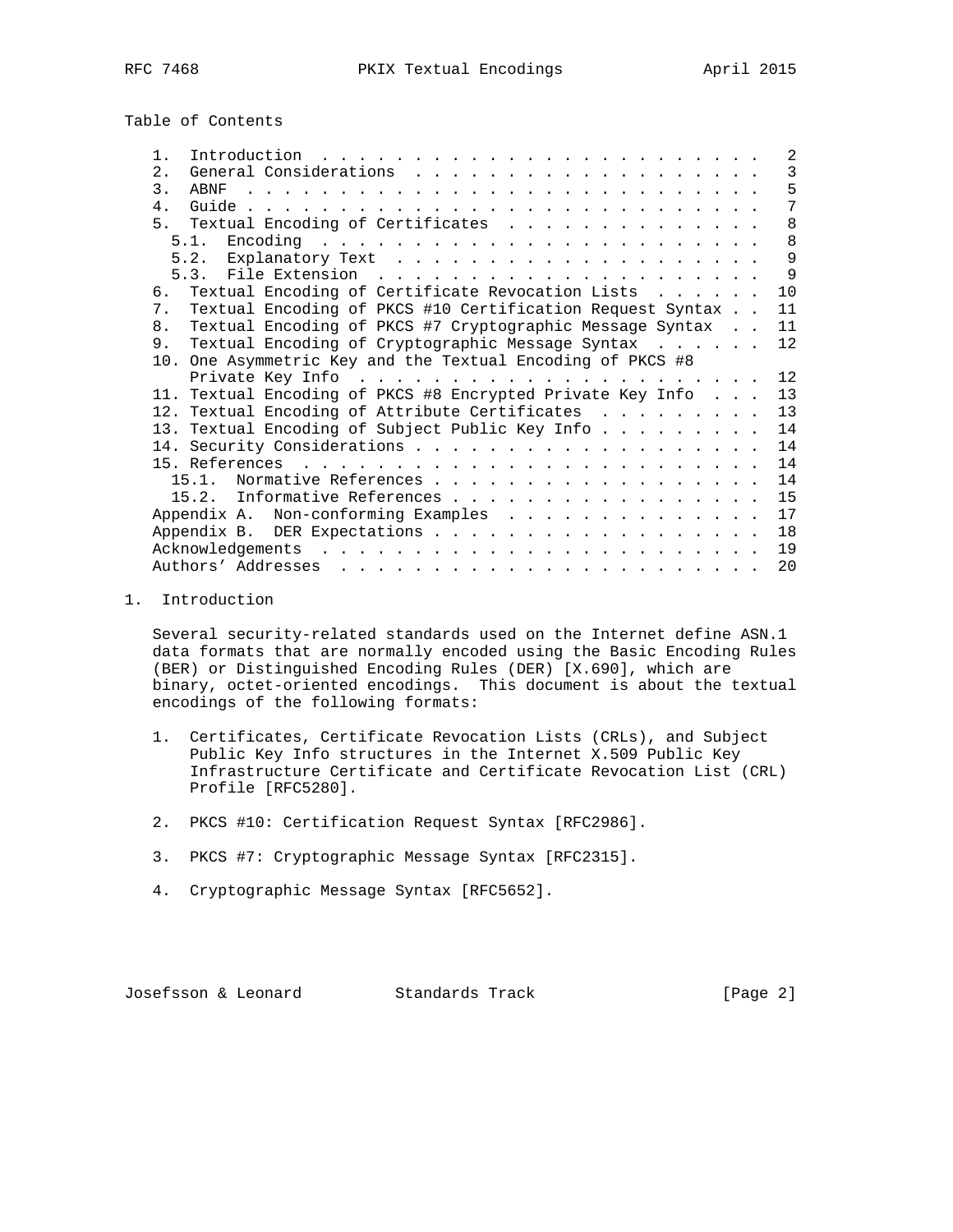- 5. PKCS #8: Private-Key Information Syntax [RFC5208], renamed to One Asymmetric Key in Asymmetric Key Package [RFC5958], and Encrypted Private-Key Information Syntax in the same documents.
- 6. Attribute Certificates in An Internet Attribute Certificate Profile for Authorization [RFC5755].

 A disadvantage of a binary data format is that it cannot be interchanged in textual transports, such as email or text documents. One advantage with text-based encodings is that they are easy to modify using common text editors; for example, a user may concatenate several certificates to form a certificate chain with copy-and-paste operations.

 The tradition within the RFC series can be traced back to Privacy- Enhanced Mail (PEM) [RFC1421], based on a proposal by Marshall Rose in Message Encapsulation [RFC934]. Originally called "PEM encapsulation mechanism", "encapsulated PEM message", or (arguably) "PEM printable encoding", today the format is sometimes referred to as "PEM encoding". Variations include OpenPGP ASCII armor [RFC4880] and OpenSSH key file format [RFC4716].

 For reasons that basically boil down to non-coordination or inattention, many PKIX, PKCS, and CMS libraries implement a text based encoding that is similar to -- but not identical with -- PEM encoding. This document specifies the \_textual encoding\_ format, articulates the de facto rules that most implementations operate by, and provides recommendations that will promote interoperability going forward. This document also provides common nomenclature for syntax elements, reflecting the evolution of this de facto standard format. Peter Gutmann's "X.509 Style Guide" [X.509SG] contains a section "base64 Encoding" that describes the formats and contains suggestions similar to what is in this document. All figures are real, functional examples, with key lengths and inner contents chosen to be as small as practicable.

 The key words "MUST", "MUST NOT", "REQUIRED", "SHALL", "SHALL NOT", "SHOULD", "SHOULD NOT", "RECOMMENDED", "NOT RECOMMENDED", "MAY", and "OPTIONAL" in this document are to be interpreted as described in RFC 2119 [RFC2119].

## 2. General Considerations

 Textual encoding begins with a line comprising "-----BEGIN ", a label, and "-----", and ends with a line comprising "-----END ", a label, and "-----". Between these lines, or "encapsulation boundaries", are base64-encoded data according to Section 4 of [RFC4648]. (PEM [RFC1421] referred to this data as the "encapsulated

Josefsson & Leonard Standards Track [Page 3]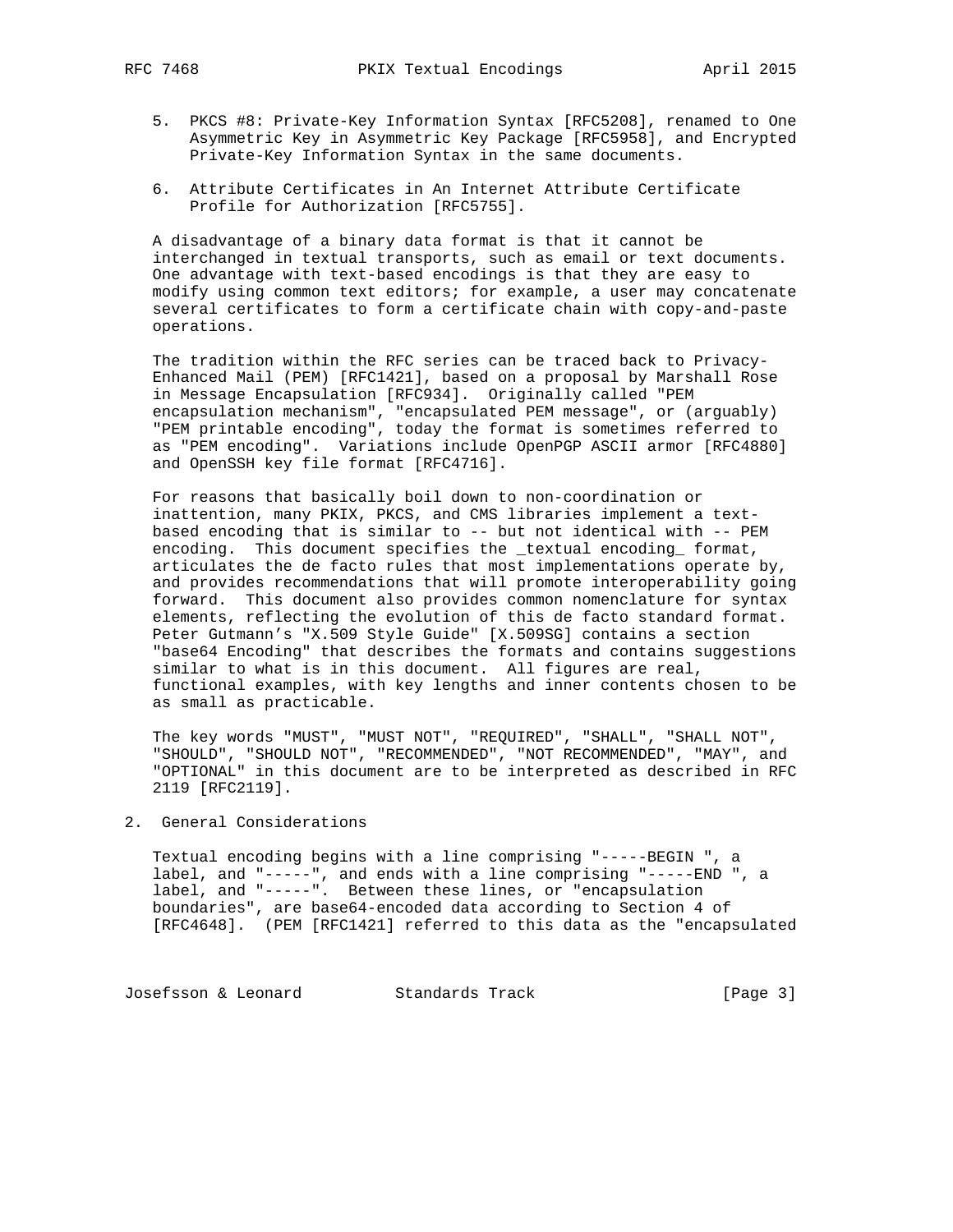text portion".) Data before the encapsulation boundaries are permitted, and parsers MUST NOT malfunction when processing such data. Furthermore, parsers SHOULD ignore whitespace and other non base64 characters and MUST handle different newline conventions.

 The type of data encoded is labeled depending on the type label in the "-----BEGIN " line (pre-encapsulation boundary). For example, the line may be "-----BEGIN CERTIFICATE-----" to indicate that the content is a PKIX certificate (see further below). Generators MUST put the same label on the "-----END " line (post-encapsulation boundary) as the corresponding "-----BEGIN " line. Labels are formally case-sensitive, uppercase, and comprised of zero or more characters; they do not contain consecutive spaces or hyphen-minuses, nor do they contain spaces or hyphen-minuses at either end. Parsers MAY disregard the label in the post-encapsulation boundary instead of signaling an error if there is a label mismatch: some extant implementations require the labels to match; others do not.

 There is exactly one space character (SP) separating the "BEGIN" or "END" from the label. There are exactly five hyphen-minus (also known as dash) characters ("-") on both ends of the encapsulation boundaries, no more, no less.

 The label type implies that the encoded data follows the specified syntax. Parsers MUST handle non-conforming data gracefully. However, not all parsers or generators prior to this document behave consistently. A conforming parser MAY interpret the contents as another label type but ought to be aware of the security implications discussed in the Security Considerations section. The labels described in this document identify container formats that are not specific to any particular cryptographic algorithm, a property consistent with algorithm agility. These formats use the ASN.1 AlgorithmIdentifier structure as described in Section 4.1.1.2 of [RFC5280].

 Unlike legacy PEM encoding [RFC1421], OpenPGP ASCII armor, and the OpenSSH key file format, textual encoding does \*not\* define or permit headers to be encoded alongside the data. Empty space can appear between the pre-encapsulation boundary and the base64, but generators SHOULD NOT emit such any such spacing. (The provision for this empty area is a throwback to PEM, which defined an "encapsulated header portion".)

 Implementers need to be aware that extant parsers diverge considerably on the handling of whitespace. In this document, "whitespace" means any character or series of characters that represent horizontal or vertical space in typography. In US-ASCII, whitespace means HT (0x09), VT (0x0B), FF (0x0C), SP (0x20), CR

Josefsson & Leonard Standards Track [Page 4]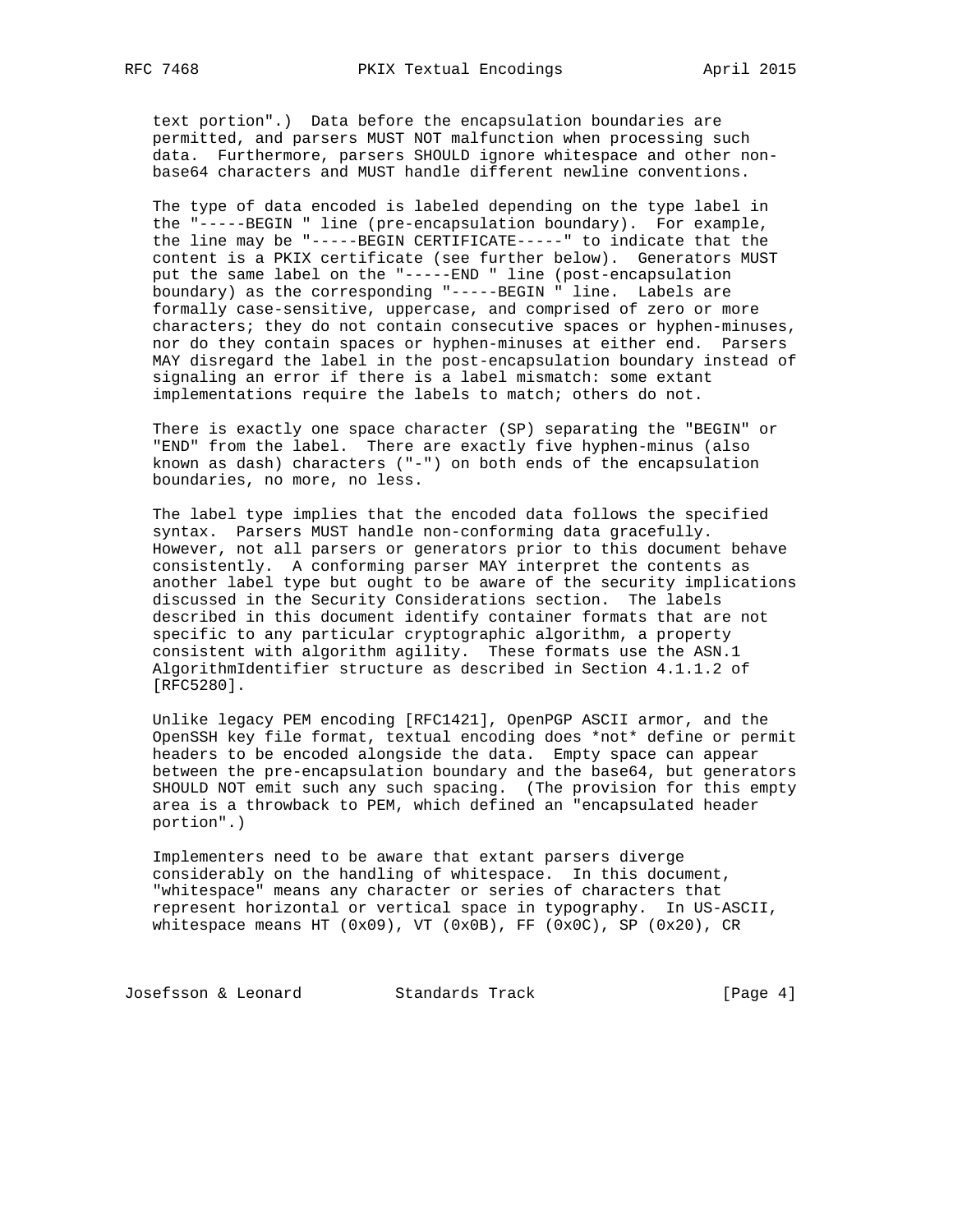(0x0D), and LF (0x0A); "blank" means HT and SP; lines are divided with CRLF, CR, or LF. The common ABNF production WSP is congruent with "blank"; a new production W is used for "whitespace". The ABNF in Section 3 is specific to US-ASCII. As these textual encodings can be used on many different systems as well as on long-term archival storage media such as paper or engravings, an implementer ought to use the spirit rather than the letter of the rules when generating or parsing these formats in environments that are not strictly limited to US-ASCII.

 Most extant parsers ignore blanks at the ends of lines; blanks at the beginnings of lines or in the middle of the base64-encoded data are far less compatible. These observations are codified in Figure 1. The most lax parser implementations are not line-oriented at all and will accept any mixture of whitespace outside of the encapsulation boundaries (see Figure 2). Such lax parsing may run the risk of accepting text that was not intended to be accepted in the first place (e.g., because the text was a snippet or sample).

 Generators MUST wrap the base64-encoded lines so that each line consists of exactly 64 characters except for the final line, which will encode the remainder of the data (within the 64-character line boundary), and they MUST NOT emit extraneous whitespace. Parsers MAY handle other line sizes. These requirements are consistent with PEM [RFC1421].

 Files MAY contain multiple textual encoding instances. This is used, for example, when a file contains several certificates. Whether the instances are ordered or unordered depends on the context.

# 3. ABNF

The ABNF [RFC5234] of the textual encoding is:

|                    | textualmsq = preeb *WSP eol<br>*eolWSP<br>base64text<br>posteb *WSP [eol]                |  |
|--------------------|------------------------------------------------------------------------------------------|--|
| preeb              | $=$ "-----BEGIN " label "-----" ; unlike [RFC1421] (A)BNF,<br>; eol is not required (but |  |
| posteb             | = "----- $END$ " label "-----" ; see [RFC1421], Section 4.4)                             |  |
|                    | base64char = ALPHA / DIGIT / "+" / "/"                                                   |  |
| base64pad = $"$ =" |                                                                                          |  |
|                    | $base64line = 1*base64char *WSP$ eol                                                     |  |
|                    |                                                                                          |  |

Josefsson & Leonard Standards Track [Page 5]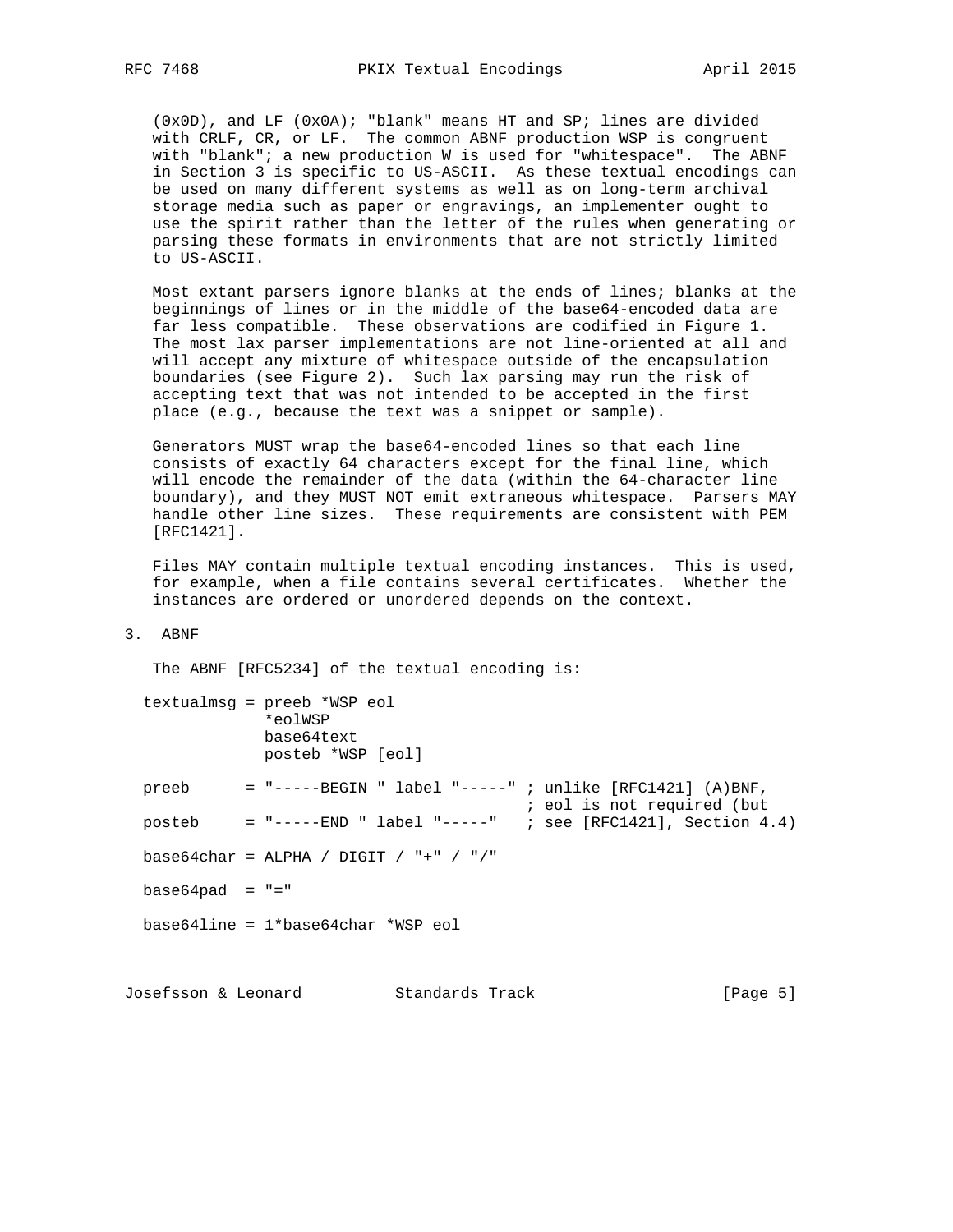base64finl = \*base64char (base64pad \*WSP eol base64pad / \*2base64pad) \*WSP eol  $i$  ... AB=  $\leq$ EOL> =  $\leq$ EOL> is not good, but is valid base64text = \*base64line base64finl ; we could also use <encbinbody> from RFC 1421, which requires ; 16 groups of 4 chars, which means exactly 64 chars per ; line, except the final line, but this is more accurate labelchar =  $x21-2C$  /  $x2E-7E$  ; any printable character, ; except hyphen-minus label = [ labelchar \*( ["-" / SP] labelchar ) ] ; empty ok  $e$ ol = CRLF / CR / LF eolWSP = WSP / CR / LF ; compare with LWSP Figure 1: ABNF (Standard)  $l$ axtextualmsg =  $*$ W preeb laxbase64text posteb \*W W = WSP / CR / LF / %x0B / %x0C ; whitespace  $laxbase64text = * (W / base64char)$  [base64pad \*W [base64pad \*W]] Figure 2: ABNF (Lax) stricttextualmsg = preeb eol strictbase64text posteb eol strictbase64finl = \*15(4base64char) (4base64char / 3base64char base64pad / 2base64char 2base64pad) eol base64fullline = 64base64char eol strictbase64text = \*base64fullline strictbase64finl Figure 3: ABNF (Strict) New implementations SHOULD emit the strict format (Figure 3) specified above. The choice of parsing strategy depends on the context of use.

Josefsson & Leonard Standards Track [Page 6]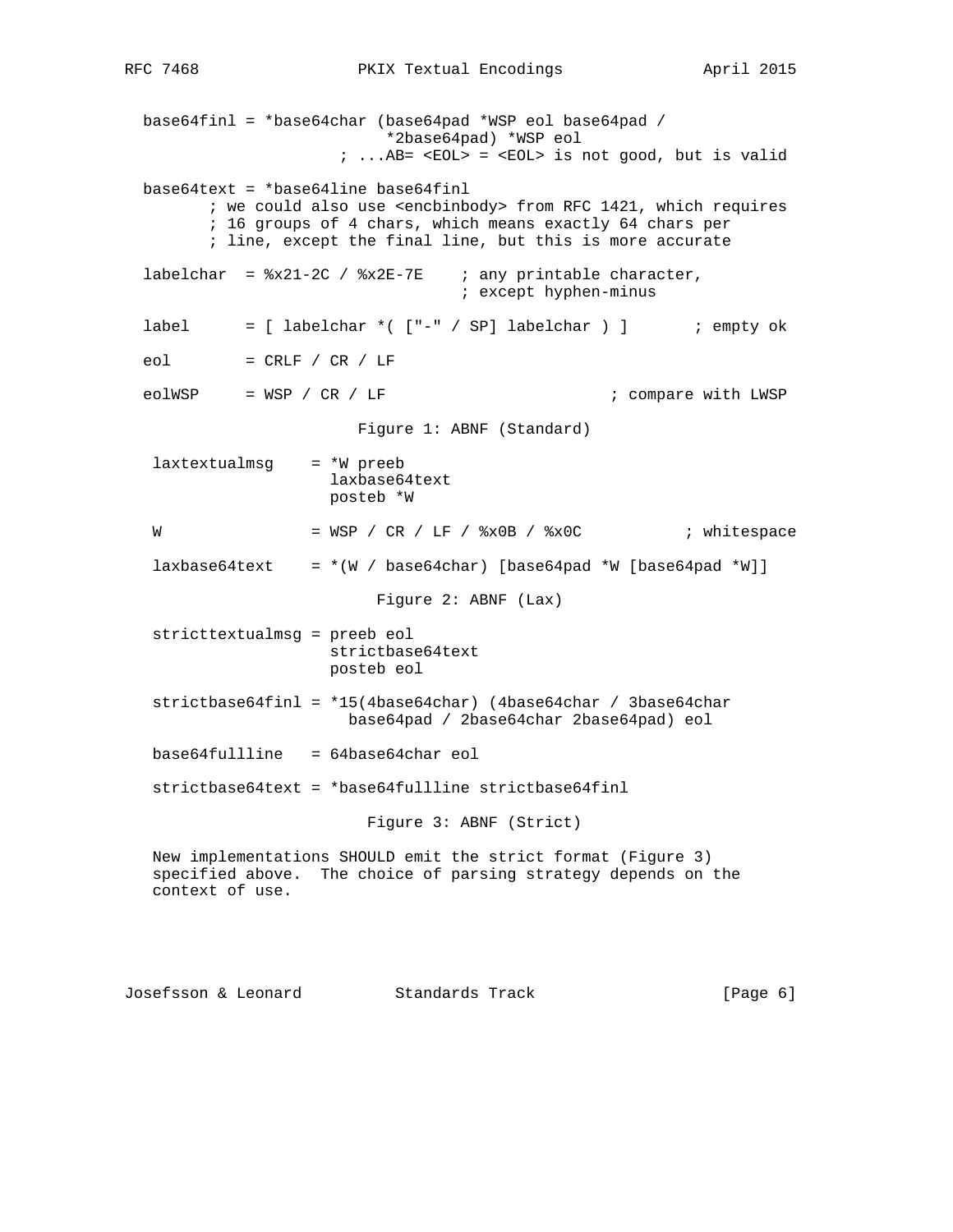# 4. Guide

 For convenience, these figures summarize the structures, encodings, and references in the following sections:

|    | Sec. Label<br>-+-----------------------+------- | ASN.1 Type<br>----------------+---------+---------- | Reference Module     |                          |
|----|-------------------------------------------------|-----------------------------------------------------|----------------------|--------------------------|
| 5  | CERTIFICATE                                     | Certificate                                         |                      | $[RFC5280]$ id-pkix1-e   |
| 6  | X509 CRL                                        | CertificateList                                     |                      | $[RFC5280]$ id-pkix1-e   |
| 7  | CERTIFICATE REQUEST                             | CertificationRequest                                |                      | $[RFC2986]$ id-p $kcs10$ |
| 8  | PKCS7                                           | ContentInfo                                         |                      | [RFC2315] $id$ -pkcs7*   |
| 9  | CMS                                             | ContentInfo                                         |                      | [RFC5652] id-cms2004     |
| 10 | PRIVATE KEY                                     | $PrivateKeyInfo :: =$                               | $[RFC5208]$ id-pkcs8 |                          |
|    |                                                 | OneAsymmetricKey                                    | [RFC5958] $id-akPVI$ |                          |
| 11 | ENCRYPTED PRIVATE KEY                           | EncryptedPrivateKeyInfo                             | [RFC5958] id-aKPV1   |                          |
| 12 | ATTRIBUTE CERTIFICATE                           | AttributeCertificate                                | [RFC5755] $id-acy2$  |                          |
| 13 | PUBLIC KEY                                      | SubjectPublicKeyInfo                                |                      | $[RFC5280]$ id-pkix1-e   |
|    |                                                 |                                                     |                      |                          |

Figure 4: Convenience Guide

 ----------------------------------------------------------------------  $id-pkixmod$  OBJECT IDENTIFIER  $::=$   ${iso(1)}$  identified-organization(3)  $dod(6)$  internet(1) security(5) mechanisms(5)  $pkix(7) mod(0)$  $id-pkix1-e$  OBJECT IDENTIFIER  $:= \{id-pkixmod \; pikix1-explicit(18)\}$ id-acv2 OBJECT IDENTIFIER  $:= \{id-pkixmod mod-attribute-cent-v2(61)\}$ id-pkcs OBJECT IDENTIFIER  $:=$   $\{iso(1)$  member-body(2) us(840) rsadsi(113549) pkcs(1)}  $id$ -pkcs10 OBJECT IDENTIFIER ::=  $id$ -pkcs 10 modules(1) pkcs-10(1) } id-pkcs7 OBJECT IDENTIFIER  $::= \{id$ -pkcs 7 modules(0) pkcs-7(1) $\}$ id-pkcs8 OBJECT IDENTIFIER  $::= {id-pkcs 8 modules(1) pkcs-8(1)}$  $id$ -sm-mod OBJECT IDENTIFIER ::=  $\{id$ -pkcs 9 smime(16) modules(0) $\}$  id-aKPV1 OBJECT IDENTIFIER ::= {id-sm-mod mod-asymmetricKeyPkgV1(50)}  $id-cms2004$  OBJECT IDENTIFIER  $::= \{id-sm-mod \text{cms}-2004(24)\}$ 

 \* This OID does not actually appear in PKCS #7 v1.5 [RFC2315]. It was defined in the ASN.1 module to PKCS #7 v1.6 [P7v1.6], and has been carried forward through PKCS #12 [RFC7292].

Figure 5: ASN.1 Module Object Identifier Value Assignments

Josefsson & Leonard Standards Track [Page 7]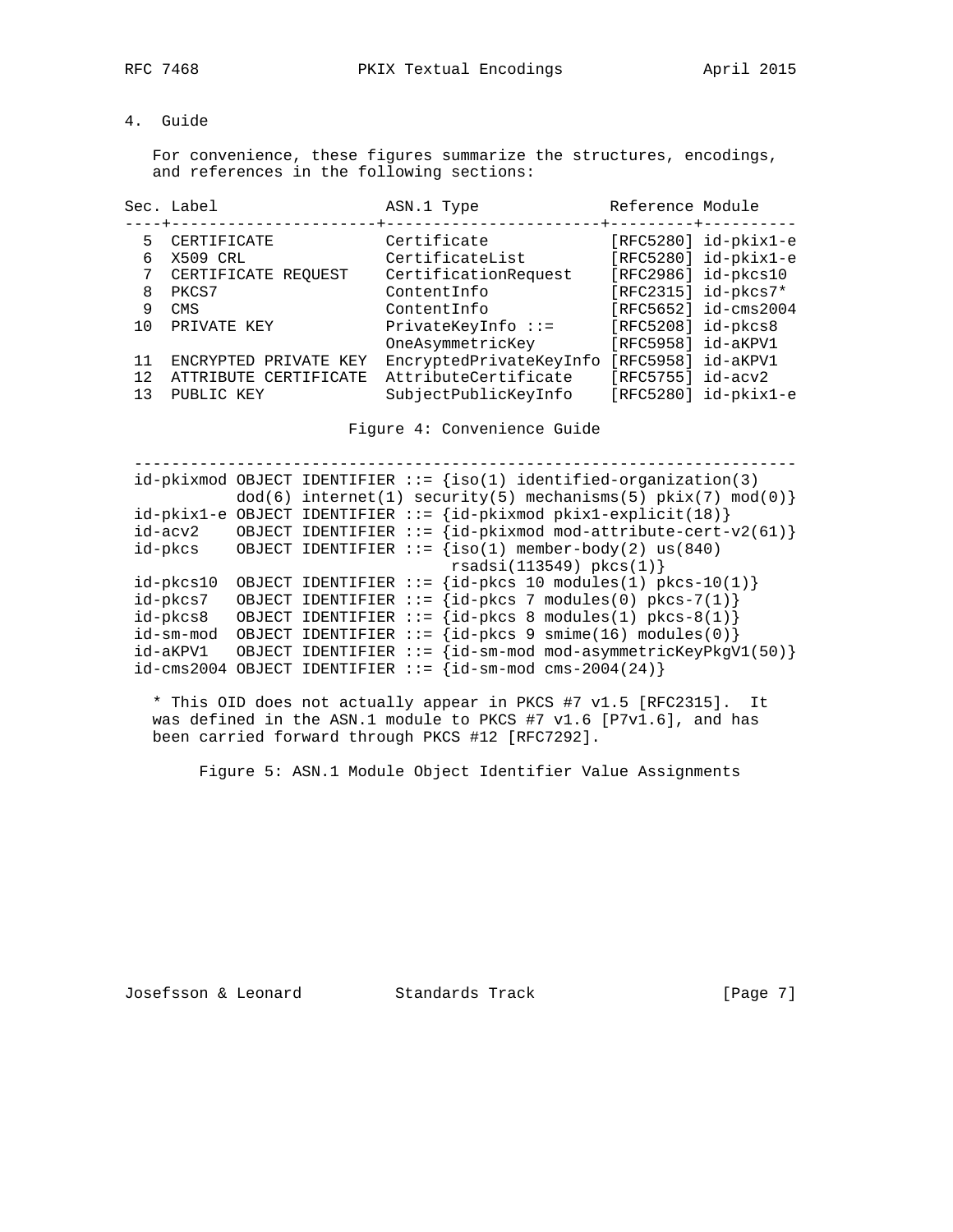5. Textual Encoding of Certificates

# 5.1. Encoding

 Public-key certificates are encoded using the "CERTIFICATE" label. The encoded data MUST be a BER (DER strongly preferred; see Appendix B) encoded ASN.1 Certificate structure as described in Section 4 of [RFC5280].

## -----BEGIN CERTIFICATE-----

MIICLDCCAdKgAwIBAgIBADAKBggqhkjOPQQDAjB9MQswCQYDVQQGEwJCRTEPMA0G A1UEChMGR251VExTMSUwIwYDVQQLExxHbnVUTFMgY2VydGlmaWNhdGUgYXV0aG9y aXR5MQ8wDQYDVQQIEwZMZXV2ZW4xJTAjBgNVBAMTHEdudVRMUyBjZXJ0aWZpY2F0 ZSBhdXRob3JpdHkwHhcNMTEwNTIzMjAzODIxWhcNMTIxMjIyMDc0MTUxWjB9MQsw CQYDVQQGEwJCRTEPMA0GA1UEChMGR251VExTMSUwIwYDVQQLExxHbnVUTFMgY2Vy dGlmaWNhdGUgYXV0aG9yaXR5MQ8wDQYDVQQIEwZMZXV2ZW4xJTAjBgNVBAMTHEdu dVRMUyBjZXJ0aWZpY2F0ZSBhdXRob3JpdHkwWTATBgcqhkjOPQIBBggqhkjOPQMB BwNCAARS2I0jiuNn14Y2sSALCX3IybqiIJUvxUpj+oNfzngvj/Niyv2394BWnW4X uQ4RTEiywK87WRcWMGgJB5kX/t2no0MwQTAPBgNVHRMBAf8EBTADAQH/MA8GA1Ud DwEB/wQFAwMHBgAwHQYDVR0OBBYEFPC0gf6YEr+1KLlkQAPLzB9mTigDMAoGCCqG SM49BAMCA0gAMEUCIDGuwD1KPyG+hRf88MeyMQcqOFZD0TbVleF+UsAGQ4enAiEA l4wOuDwKQa+upc8GftXE2C//4mKANBC6It01gUaTIpo= -----END CERTIFICATE-----

## Figure 6: Certificate Example

 Historically, the label "X509 CERTIFICATE" and also less commonly "X.509 CERTIFICATE" have been used. Generators conforming to this document MUST generate "CERTIFICATE" labels and MUST NOT generate "X509 CERTIFICATE" or "X.509 CERTIFICATE" labels. Parsers SHOULD NOT treat "X509 CERTIFICATE" or "X.509 CERTIFICATE" as equivalent to "CERTIFICATE", but a valid exception may be for backwards compatibility (potentially together with a warning).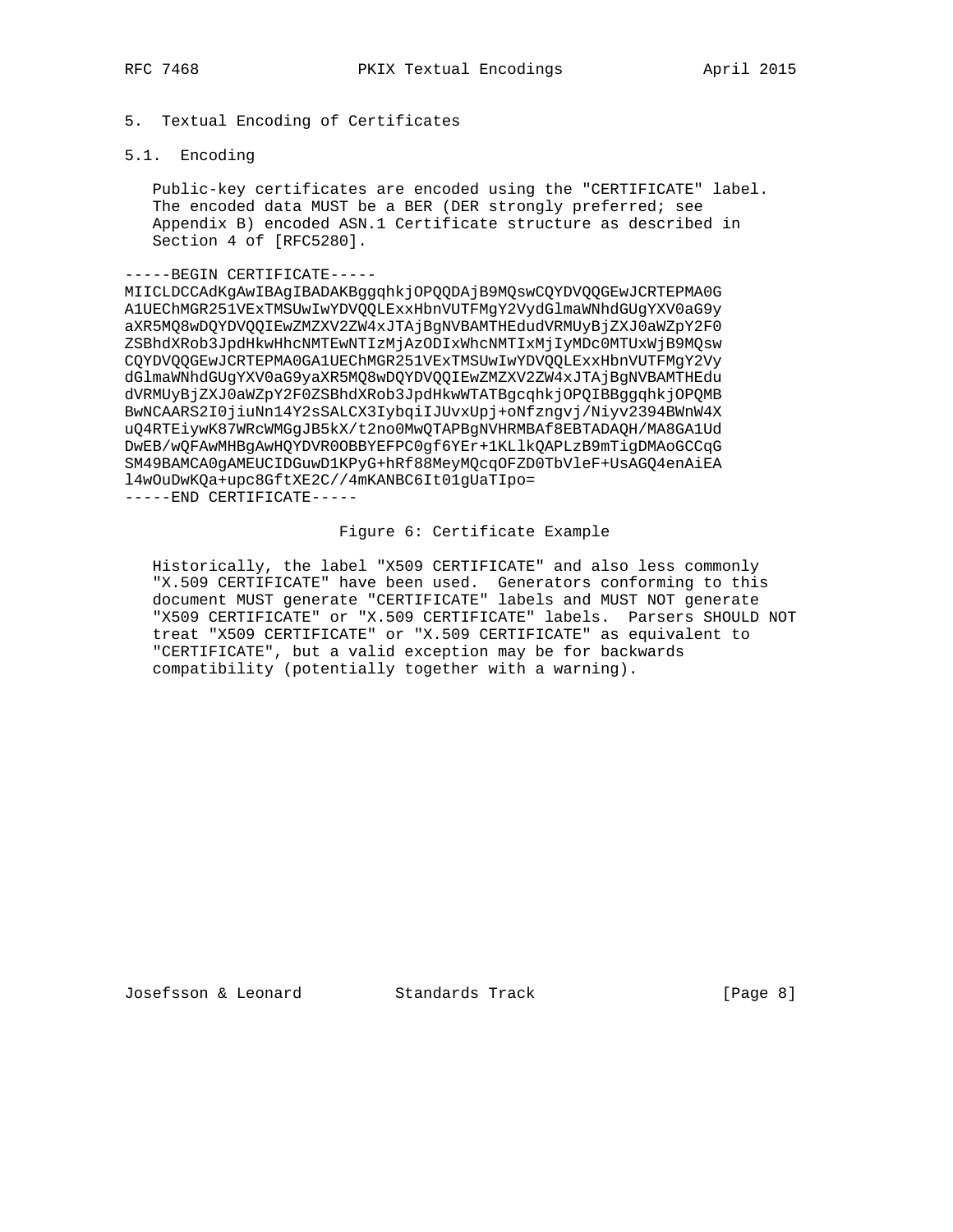5.2. Explanatory Text

 Many tools are known to emit explanatory text before the BEGIN and after the END lines for PKIX certificates, more than any other type. If emitted, such text SHOULD be related to the certificate, such as providing a textual representation of key data elements in the certificate.

```
Subject: CN=Atlantis
```

```
Issuer: CN=Atlantis
```
Validity: from 7/9/2012 3:10:38 AM UTC to 7/9/2013 3:10:37 AM UTC -----BEGIN CERTIFICATE-----

MIIBmTCCAUegAwIBAgIBKjAJBgUrDgMCHQUAMBMxETAPBgNVBAMTCEF0bGFudGlz MB4XDTEyMDcwOTAzMTAzOFoXDTEzMDcwOTAzMTAzN1owEzERMA8GA1UEAxMIQXRs YW50aXMwXDANBgkqhkiG9w0BAQEFAANLADBIAkEAu+BXo+miabDIHHx+yquqzqNh Ryn/XtkJIIHVcYtHvIX+S1x5ErgMoHehycpoxbErZmVR4GCq1S2diNmRFZCRtQID AQABo4GJMIGGMAwGA1UdEwEB/wQCMAAwIAYDVR0EAQH/BBYwFDAOMAwGCisGAQQB gjcCARUDAgeAMB0GA1UdJQQWMBQGCCsGAQUFBwMCBggrBgEFBQcDAzA1BgNVHQEE LjAsgBA0jOnSSuIHYmnVryHAdywMoRUwEzERMA8GA1UEAxMIQXRsYW50aXOCASow CQYFKw4DAh0FAANBAKi6HRBaNEL5R0n56nvfclQNaXiDT174uf+lojzA4lhVInc0 ILwpnZ1izL4MlI9eCSHhVQBHEp2uQdXJB+d5Byg=

-----END CERTIFICATE-----

Figure 7: Certificate Example with Explanatory Text

## 5.3. File Extension

 Although textual encodings of PKIX structures can occur anywhere, many tools are known to offer an option to output this encoding when serializing PKIX structures. To promote interoperability and to separate DER encodings from textual encodings, the extension ".crt" SHOULD be used for the textual encoding of a certificate. Implementations should be aware that in spite of this recommendation, many tools still default to encode certificates in this textual encoding with the extension ".cer".

 This section does not disturb the official application/pkix-cert registration [RFC2585] in any way (which states that "each '.cer' file contains exactly one certificate, encoded in DER format"), but merely articulates a widespread, de facto alternative.

Josefsson & Leonard Standards Track [Page 9]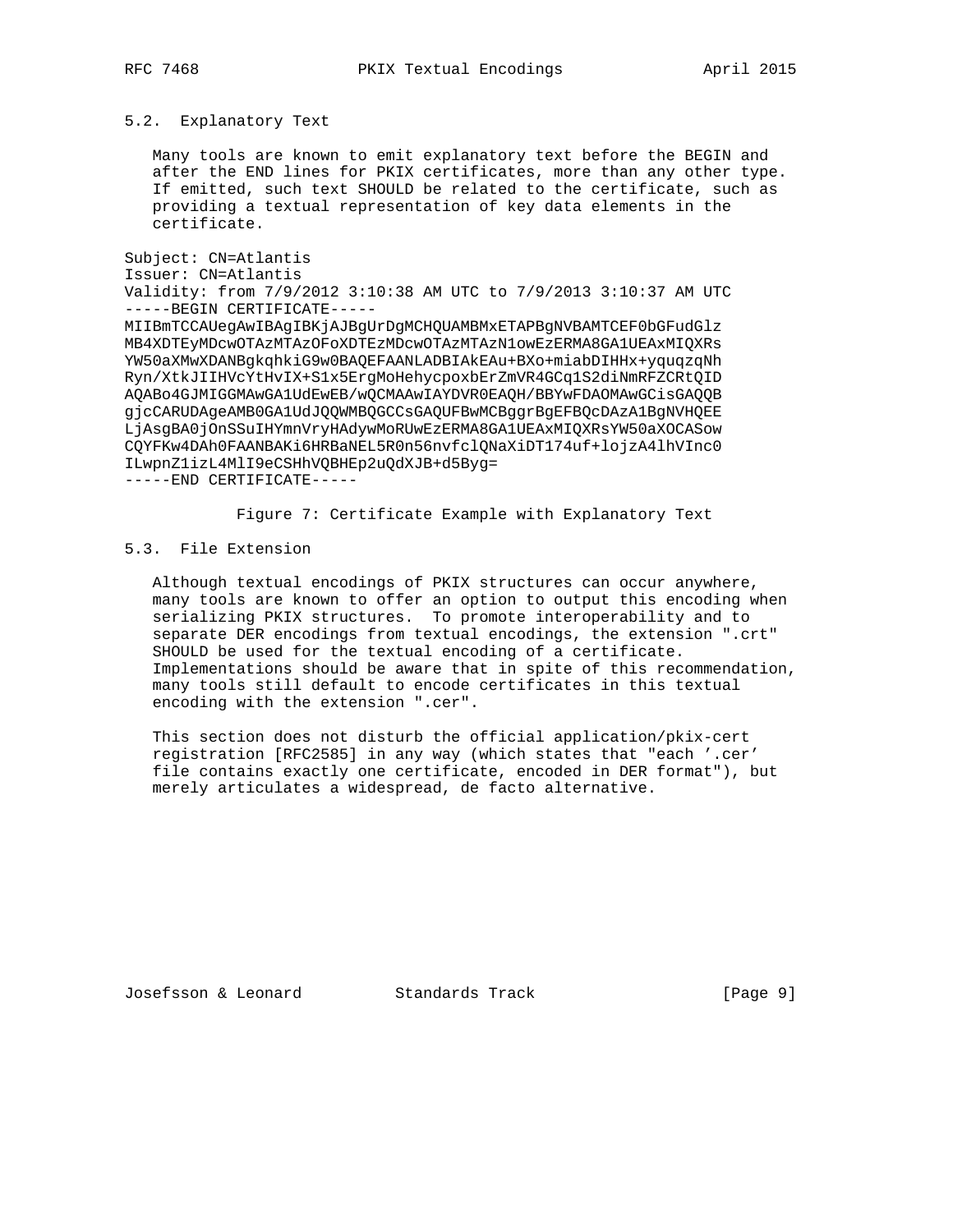6. Textual Encoding of Certificate Revocation Lists

 Certificate Revocation Lists (CRLs) are encoded using the "X509 CRL" label. The encoded data MUST be a BER (DER strongly preferred; see Appendix B) encoded ASN.1 CertificateList structure as described in Section 5 of [RFC5280].

#### -----BEGIN X509 CRL-----

MIIB9DCCAV8CAQEwCwYJKoZIhvcNAQEFMIIBCDEXMBUGA1UEChMOVmVyaVNpZ24s IEluYy4xHzAdBgNVBAsTFlZlcmlTaWduIFRydXN0IE5ldHdvcmsxRjBEBgNVBAsT PXd3dy52ZXJpc2lnbi5jb20vcmVwb3NpdG9yeS9SUEEgSW5jb3JwLiBieSBSZWYu LExJQUIuTFREKGMpOTgxHjAcBgNVBAsTFVBlcnNvbmEgTm90IFZhbGlkYXRlZDEm MCQGA1UECxMdRGlnaXRhbCBJRCBDbGFzcyAxIC0gTmV0c2NhcGUxGDAWBgNVBAMU D1NpbW9uIEpvc2Vmc3NvbjEiMCAGCSqGSIb3DQEJARYTc2ltb25Aam9zZWZzc29u Lm9yZxcNMDYxMjI3MDgwMjM0WhcNMDcwMjA3MDgwMjM1WjAjMCECEC4QNwPfRoWd elUNpllhhTgXDTA2MTIyNzA4MDIzNFowCwYJKoZIhvcNAQEFA4GBAD0zX+J2hkcc Nbrq1Dn5IKL8nXLgPGcHv1I/le1MNo9t1ohGQxB5HnFUkRPAY82fR6Epor4aHgVy b+5y+neKN9Kn2mPF4iiun+a4o26CjJ0pArojCL1p8T0yyi9Xxvyc/ezaZ98HiIyP c3DGMNR+oUmSjKZ0jIhAYmeLxaPHfQwR

-----END X509 CRL-----

### Figure 8: CRL Example

 Historically, the label "CRL" has rarely been used. Today, it is not common and many popular tools do not understand the label. Therefore, this document standardizes "X509 CRL" in order to promote interoperability and backwards-compatibility. Generators conforming to this document MUST generate "X509 CRL" labels and MUST NOT generate "CRL" labels. Parsers SHOULD NOT treat "CRL" as equivalent to "X509 CRL".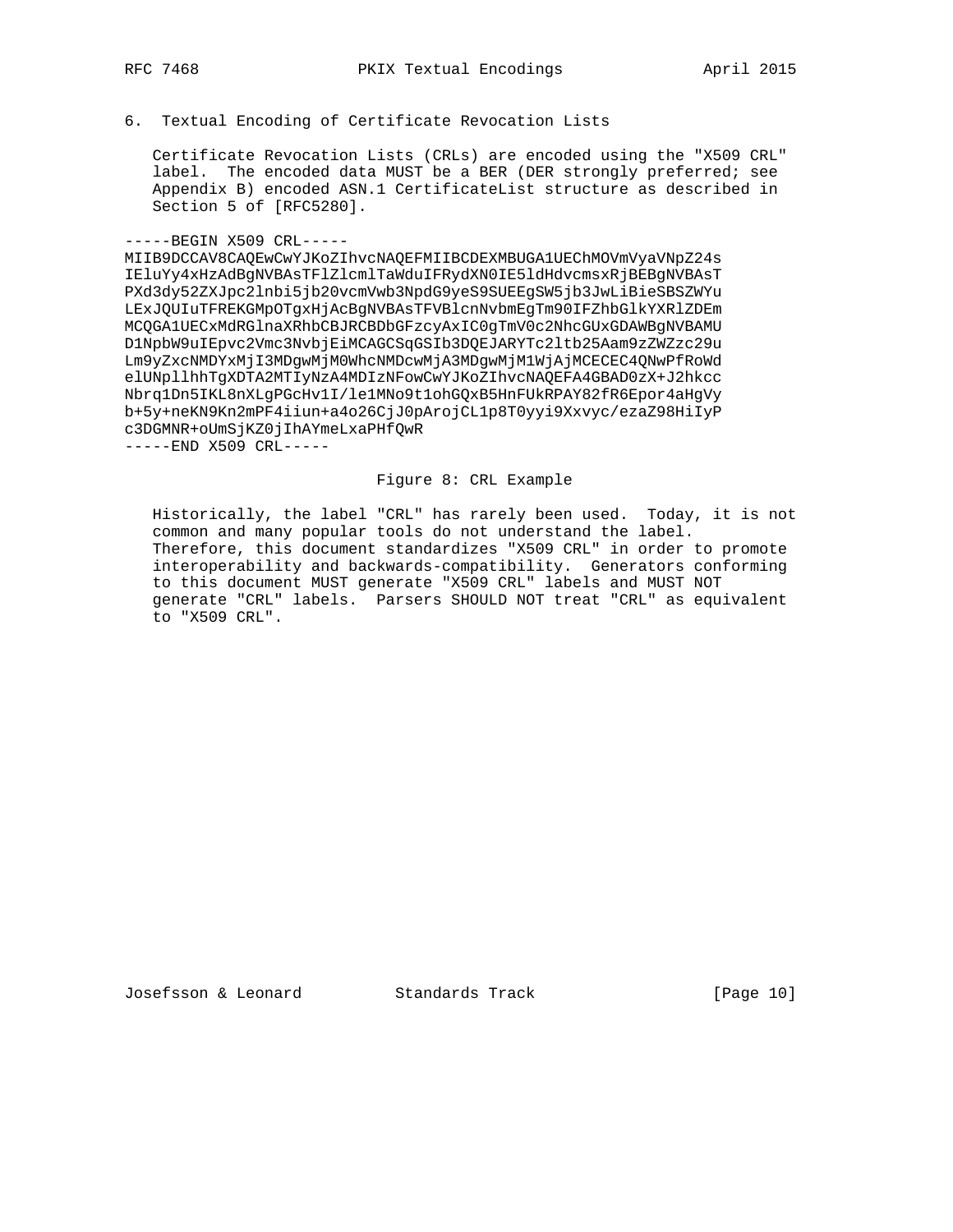7. Textual Encoding of PKCS #10 Certification Request Syntax

 PKCS #10 Certification Requests are encoded using the "CERTIFICATE REQUEST" label. The encoded data MUST be a BER (DER strongly preferred; see Appendix B) encoded ASN.1 CertificationRequest structure as described in [RFC2986].

-----BEGIN CERTIFICATE REQUEST-----

MIIBWDCCAQcCAQAwTjELMAkGA1UEBhMCU0UxJzAlBgNVBAoTHlNpbW9uIEpvc2Vm c3NvbiBEYXRha29uc3VsdCBBQjEWMBQGA1UEAxMNam9zZWZzc29uLm9yZzBOMBAG ByqGSM49AgEGBSuBBAAhAzoABLLPSkuXY0l66MbxVJ3Mot5FCFuqQfn6dTs+9/CM EOlSwVej77tj56kj9R/j9Q+LfysX8FO9I5p3oGIwYAYJKoZIhvcNAQkOMVMwUTAY BgNVHREEETAPgg1qb3NlZnNzb24ub3JnMAwGA1UdEwEB/wQCMAAwDwYDVR0PAQH/ BAUDAwegADAWBgNVHSUBAf8EDDAKBggrBgEFBQcDATAKBggqhkjOPQQDAgM/ADA8 AhxBvfhxPFfbBbsE1NoFmCUczOFApEuQVUw3ZP69AhwWXk3dgSUsKnuwL5g/ftAY dEQc8B8jAcnuOrfU

-----END CERTIFICATE REQUEST-----

Figure 9: PKCS #10 Example

 The label "NEW CERTIFICATE REQUEST" is also in wide use. Generators conforming to this document MUST generate "CERTIFICATE REQUEST" labels. Parsers MAY treat "NEW CERTIFICATE REQUEST" as equivalent to "CERTIFICATE REQUEST".

8. Textual Encoding of PKCS #7 Cryptographic Message Syntax

 PKCS #7 Cryptographic Message Syntax structures are encoded using the "PKCS7" label. The encoded data MUST be a BER-encoded ASN.1 ContentInfo structure as described in [RFC2315].

#### -----BEGIN PKCS7-----

MIHjBgsqhkiG9w0BCRABF6CB0zCB0AIBADFho18CAQCgGwYJKoZIhvcNAQUMMA4E CLfrI6dr0gUWAgITiDAjBgsqhkiG9w0BCRADCTAUBggqhkiG9w0DBwQIZpECRWtz u5kEGDCjerXY8odQ7EEEromZJvAurk/j81IrozBSBgkqhkiG9w0BBwEwMwYLKoZI hvcNAQkQAw8wJDAUBggqhkiG9w0DBwQI0tCBcU09nxEwDAYIKwYBBQUIAQIFAIAQ OsYGYUFdAH0RNc1p4VbKEAQUM2Xo8PMHBoYdqEcsbTodlCFAZH4= -----END PKCS7-----

## Figure 10: PKCS #7 Example

 The label "CERTIFICATE CHAIN" has been in use to denote a degenerate PKCS #7 structure that contains only a list of certificates (see Section 9 of [RFC2315]). Several modern tools do not support this label. Generators MUST NOT generate the "CERTIFICATE CHAIN" label. Parsers SHOULD NOT treat "CERTIFICATE CHAIN" as equivalent to "PKCS7".

Josefsson & Leonard Standards Track [Page 11]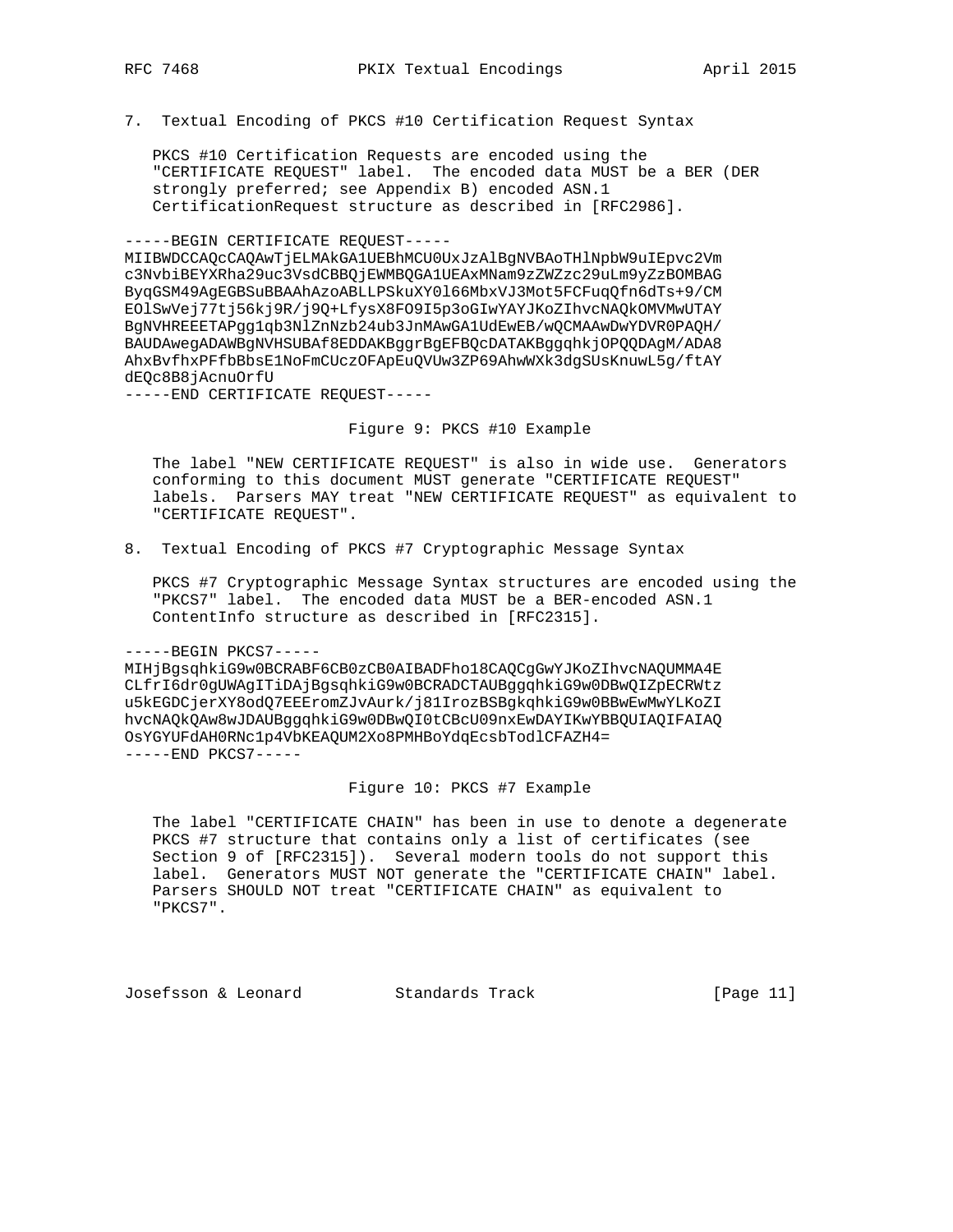PKCS #7 is an old specification that has long been superseded by CMS [RFC5652]. Implementations SHOULD NOT generate PKCS #7 when CMS is an alternative.

9. Textual Encoding of Cryptographic Message Syntax

 Cryptographic Message Syntax structures are encoded using the "CMS" label. The encoded data MUST be a BER-encoded ASN.1 ContentInfo structure as described in [RFC5652].

-----BEGIN CMS----- MIGDBgsqhkiG9w0BCRABCaB0MHICAQAwDQYLKoZIhvcNAQkQAwgwXgYJKoZIhvcN AQcBoFEET3icc87PK0nNK9ENqSxItVIoSa0o0S/ISczMs1ZIzkgsKk4tsQ0N1nUM dvb05OXi5XLPLEtViMwvLVLwSE0sKlFIVHAqSk3MBkkBAJv0Fx0= -----END CMS-----

Figure 11: CMS Example

 CMS is the IETF successor to PKCS #7. Section 1.1.1 of [RFC5652] describes the changes since PKCS #7 v1.5. Implementations SHOULD generate CMS when it is an alternative, promoting interoperability and forwards-compatibility.

10. One Asymmetric Key and the Textual Encoding of PKCS #8 Private Key Info

 Unencrypted PKCS #8 Private Key Information Syntax structures (PrivateKeyInfo), renamed to Asymmetric Key Packages (OneAsymmetricKey), are encoded using the "PRIVATE KEY" label. The encoded data MUST be a BER (DER preferred; see Appendix B) encoded ASN.1 PrivateKeyInfo structure as described in PKCS #8 [RFC5208], or a OneAsymmetricKey structure as described in [RFC5958]. The two are semantically identical and can be distinguished by version number.

-----BEGIN PRIVATE KEY-----

MIGEAgEAMBAGByqGSM49AgEGBSuBBAAKBG0wawIBAQQgVcB/UNPxalR9zDYAjQIf jojUDiQuGnSJrFEEzZPT/92hRANCAASc7UJtgnF/abqWM60T3XNJEzBv5ez9TdwK H0M6xpM2q+53wmsN/eYLdgtjgBd3DBmHtPilCkiFICXyaA8z9LkJ -----END PRIVATE KEY-----

Figure 12: PKCS #8 PrivateKeyInfo (OneAsymmetricKey) Example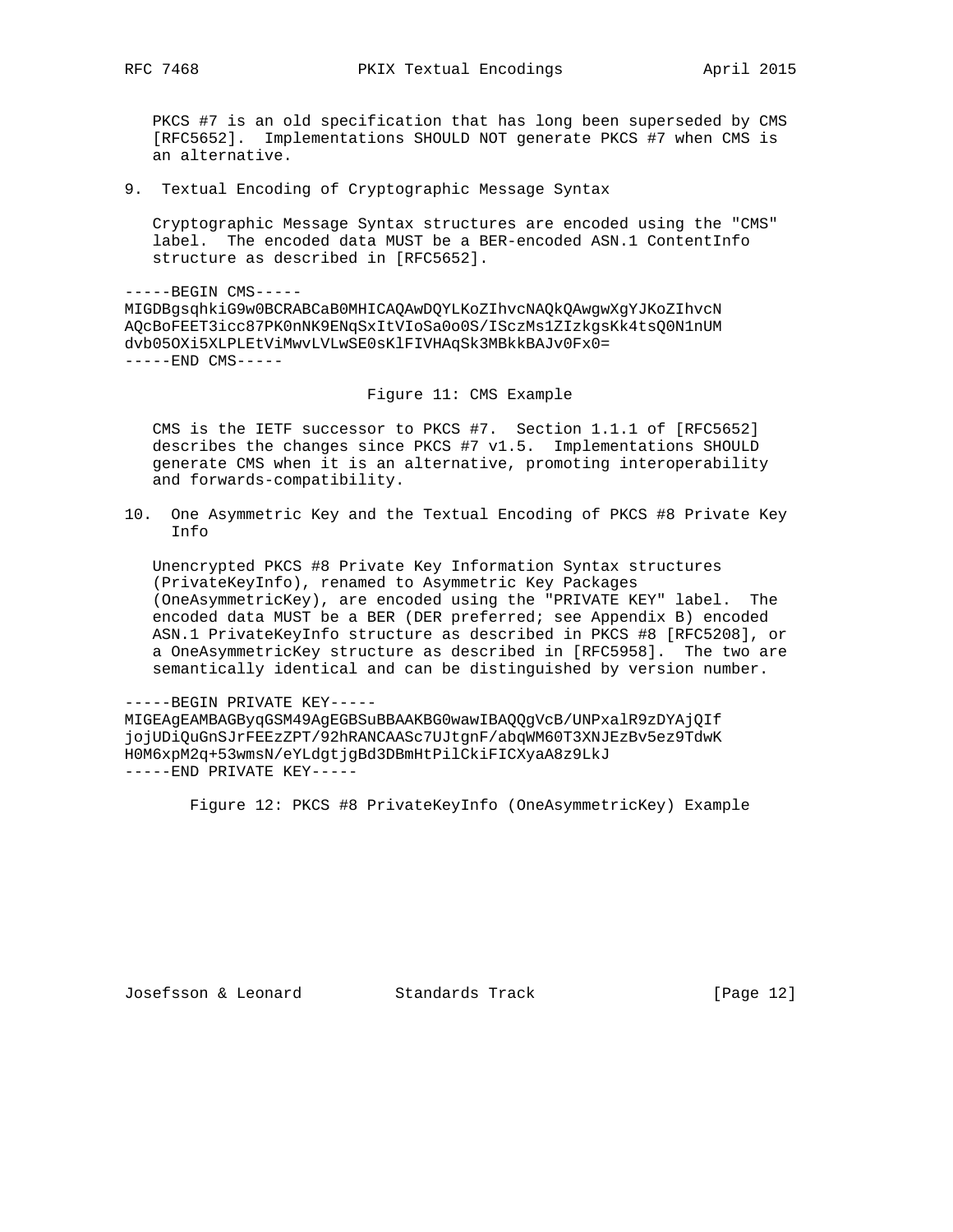11. Textual Encoding of PKCS #8 Encrypted Private Key Info

 Encrypted PKCS #8 Private Key Information Syntax structures (EncryptedPrivateKeyInfo), called the same in [RFC5958], are encoded using the "ENCRYPTED PRIVATE KEY" label. The encoded data MUST be a BER (DER preferred; see Appendix B) encoded ASN.1 EncryptedPrivateKeyInfo structure as described in PKCS #8 [RFC5208] and [RFC5958].

-----BEGIN ENCRYPTED PRIVATE KEY----- MIHNMEAGCSqGSIb3DQEFDTAzMBsGCSqGSIb3DQEFDDAOBAghhICA6T/51QICCAAw FAYIKoZIhvcNAwcECBCxDgvI59i9BIGIY3CAqlMNBgaSI5QiiWVNJ3IpfLnEiEsW Z0JIoHyRmKK/+cr9QPLnzxImm0TR9s4JrG3CilzTWvb0jIvbG3hu0zyFPraoMkap 8eRzWsIvC5SVel+CSjoS2mVS87cyjlD+txrmrXOVYDE+eTgMLbrLmsWh3QkCTRtF QC7k0NNzUHTV9yGDwfqMbw==

-----END ENCRYPTED PRIVATE KEY-----

Figure 13: PKCS #8 EncryptedPrivateKeyInfo Example

12. Textual Encoding of Attribute Certificates

 Attribute certificates are encoded using the "ATTRIBUTE CERTIFICATE" label. The encoded data MUST be a BER (DER strongly preferred; see Appendix B) encoded ASN.1 AttributeCertificate structure as described in [RFC5755].

-----BEGIN ATTRIBUTE CERTIFICATE-----

MIICKzCCAZQCAQEwgZeggZQwgYmkgYYwgYMxCzAJBgNVBAYTAlVTMREwDwYDVQQI DAhOZXcgWW9yazEUMBIGA1UEBwwLU3RvbnkgQnJvb2sxDzANBgNVBAoMBkNTRTU5 MjE6MDgGA1UEAwwxU2NvdHQgU3RhbGxlci9lbWFpbEFkZHJlc3M9c3N0YWxsZXJA aWMuc3VueXNiLmVkdQIGARWrgUUSoIGMMIGJpIGGMIGDMQswCQYDVQQGEwJVUzER MA8GA1UECAwITmV3IFlvcmsxFDASBgNVBAcMC1N0b255IEJyb29rMQ8wDQYDVQQK DAZDU0U1OTIxOjA4BgNVBAMMMVNjb3R0IFN0YWxsZXIvZW1haWxBZGRyZXNzPXNz dGFsbGVyQGljLnN1bnlzYi5lZHUwDQYJKoZIhvcNAQEFBQACBgEVq4FFSjAiGA8z OTA3MDIwMTA1MDAwMFoYDzM5MTEwMTMxMDUwMDAwWjArMCkGA1UYSDEiMCCGHmh0 dHA6Ly9pZGVyYXNobi5vcmcvaW5kZXguaHRtbDANBgkqhkiG9w0BAQUFAAOBgQAV M9axFPXXozEFcer06bj9MCBBCQLtAM7ZXcZjcxyva7xCBDmtZXPYUluHf5OcWPJz 5XPus/xS9wBgtlM3fldIKNyNO8RsMp6Ocx+PGlICc7zpZiGmCYLl64lAEGPO/bsw Smluak1aZIttePeTAHeJJs8izNJ5aR3Wcd3A5gLztQ== -----END ATTRIBUTE CERTIFICATE-----

Figure 14: Attribute Certificate Example

Josefsson & Leonard Standards Track [Page 13]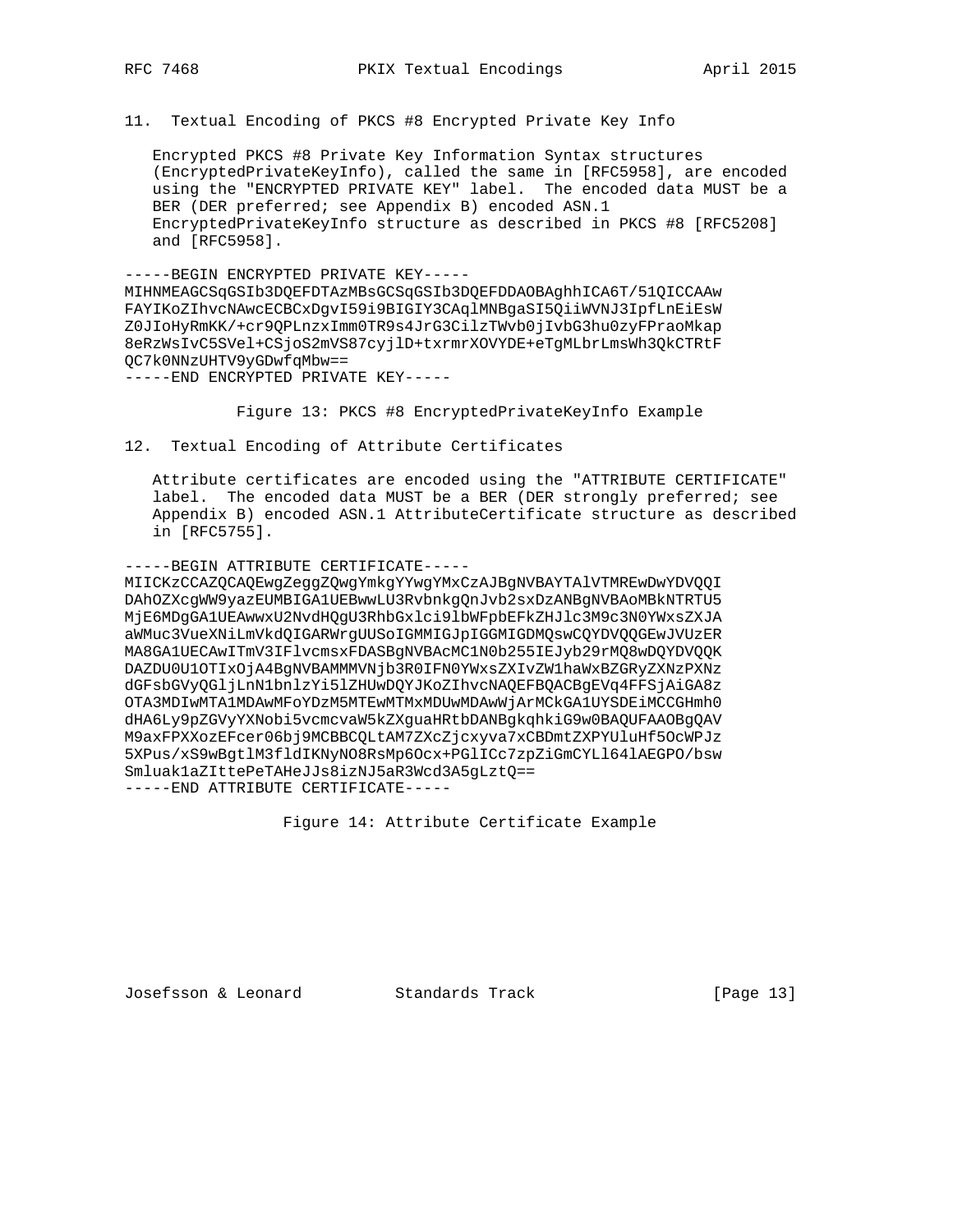- 
- 13. Textual Encoding of Subject Public Key Info

 Public keys are encoded using the "PUBLIC KEY" label. The encoded data MUST be a BER (DER preferred; see Appendix B) encoded ASN.1 SubjectPublicKeyInfo structure as described in Section 4.1.2.7 of [RFC5280].

-----BEGIN PUBLIC KEY----- MHYwEAYHKoZIzj0CAQYFK4EEACIDYgAEn1LlwLN/KBYQRVH6HfIMTzfEqJOVztLe kLchp2hi78cCaMY81FBlYs8J9l7krc+M4aBeCGYFjba+hiXttJWPL7ydlE+5UG4U Nkn3Eos8EiZByi9DVsyfy9eejh+8AXgp -----END PUBLIC KEY-----

Figure 15: Subject Public Key Info Example

14. Security Considerations

 Data in this format often originates from untrusted sources, thus parsers must be prepared to handle unexpected data without causing security vulnerabilities.

 Implementers building implementations that rely on canonical representation or the ability to fingerprint a particular data object need to understand that this document does not define canonical encodings. The first ambiguity is introduced by permitting the text encoded representation instead of the binary BER or DER encodings, but further ambiguities arise when multiple labels are treated as similar. Variations of whitespace and non-base64 alphabetic characters can create further ambiguities. Data encoding ambiguities also create opportunities for side channels. If canonical encodings are desired, the encoded structure must be decoded and processed into a canonical form (namely, DER encoding).

- 15. References
- 15.1. Normative References
	- [RFC2119] Bradner, S., "Key words for use in RFCs to Indicate Requirement Levels", BCP 14, RFC 2119, March 1997, <http://www.rfc-editor.org/info/rfc2119>.
	- [RFC2315] Kaliski, B., "PKCS #7: Cryptographic Message Syntax Version 1.5", RFC 2315, March 1998, <http://www.rfc-editor.org/info/rfc2315>.
	- [RFC2986] Nystrom, M. and B. Kaliski, "PKCS #10: Certification Request Syntax Specification Version 1.7", RFC 2986, November 2000, <http://www.rfc-editor.org/info/rfc2986>.

Josefsson & Leonard Standards Track [Page 14]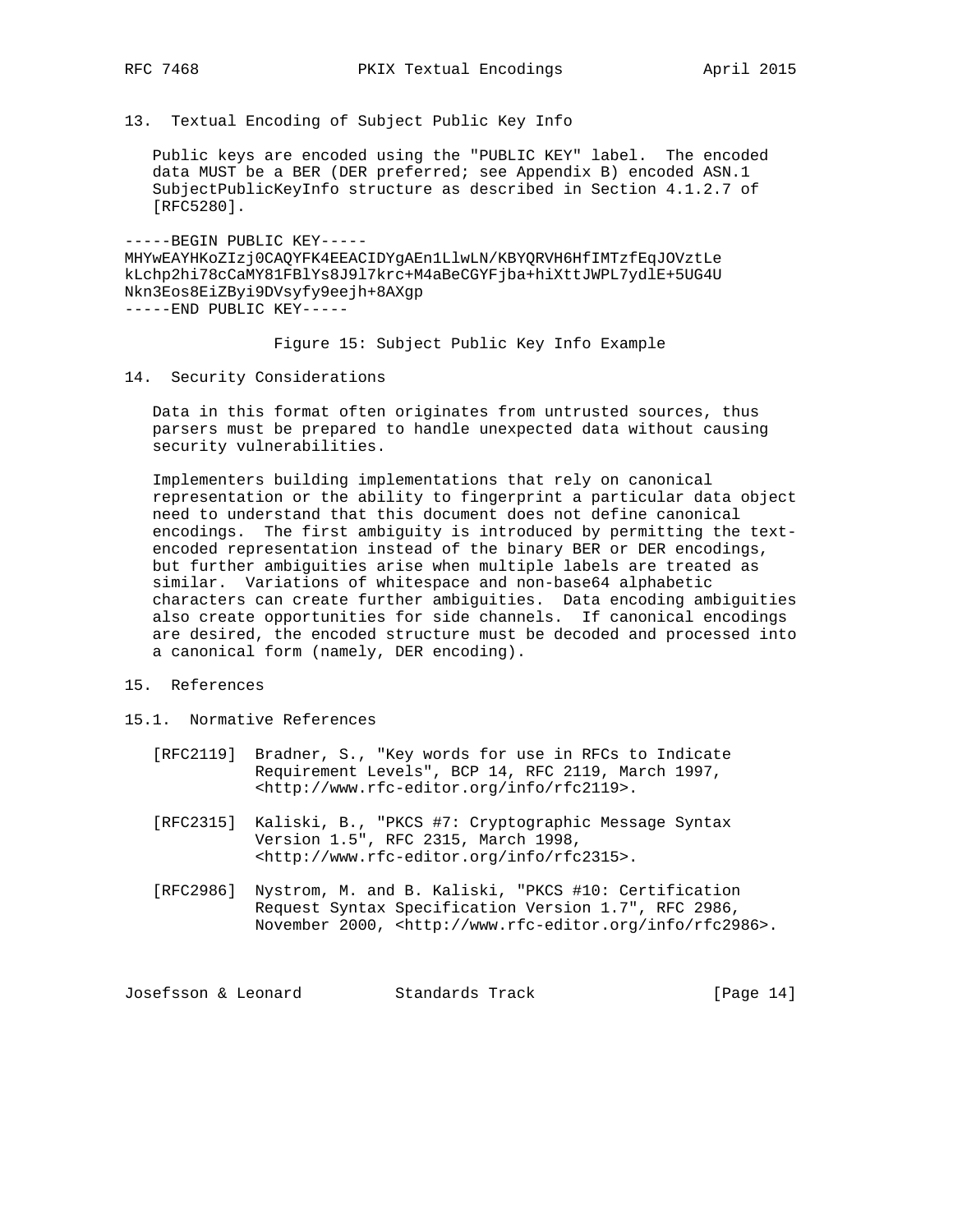- [RFC4648] Josefsson, S., "The Base16, Base32, and Base64 Data Encodings", RFC 4648, October 2006, <http://www.rfc-editor.org/info/rfc4648>.
- [RFC5280] Cooper, D., Santesson, S., Farrell, S., Boeyen, S., Housley, R., and W. Polk, "Internet X.509 Public Key Infrastructure Certificate and Certificate Revocation List (CRL) Profile", RFC 5280, May 2008, <http://www.rfc-editor.org/info/rfc5280>.
	- [RFC5234] Crocker, D., Ed. and P. Overell, "Augmented BNF for Syntax Specifications: ABNF", STD 68, RFC 5234, January 2008, <http://www.rfc-editor.org/info/rfc5234>.
	- [RFC5652] Housley, R., "Cryptographic Message Syntax (CMS)", STD 70, RFC 5652, September 2009, <http://www.rfc-editor.org/info/rfc5652>.
	- [RFC5755] Farrell, S., Housley, R., and S. Turner, "An Internet Attribute Certificate Profile for Authorization", RFC 5755, January 2010, <http://www.rfc-editor.org/info/rfc5755>.
	- [RFC5958] Turner, S., "Asymmetric Key Packages", RFC 5958, August 2010, <http://www.rfc-editor.org/info/rfc5958>.
	- [X.690] International Telecommunications Union, "Information Technology - ASN.1 encoding rules: Specification of Basic Encoding Rules (BER), Canonical Encoding Rules (CER) and Distinguished Encoding Rules (DER)", ITU-T Recommendation X.690, ISO/IEC 8825-1:2008, November 2008.
- 15.2. Informative References
	- [RFC934] Rose, M. and E. Stefferud, "Proposed standard for message encapsulation", RFC 934, January 1985, <http://www.rfc-editor.org/info/rfc934>.
	- [RFC1421] Linn, J., "Privacy Enhancement for Internet Electronic Mail: Part I: Message Encryption and Authentication Procedures", RFC 1421, February 1993, <http://www.rfc-editor.org/info/rfc1421>.
	- [RFC2585] Housley, R. and P. Hoffman, "Internet X.509 Public Key Infrastructure Operational Protocols: FTP and HTTP", RFC 2585, May 1999, <http://www.rfc-editor.org/info/rfc2585>.

Josefsson & Leonard Standards Track [Page 15]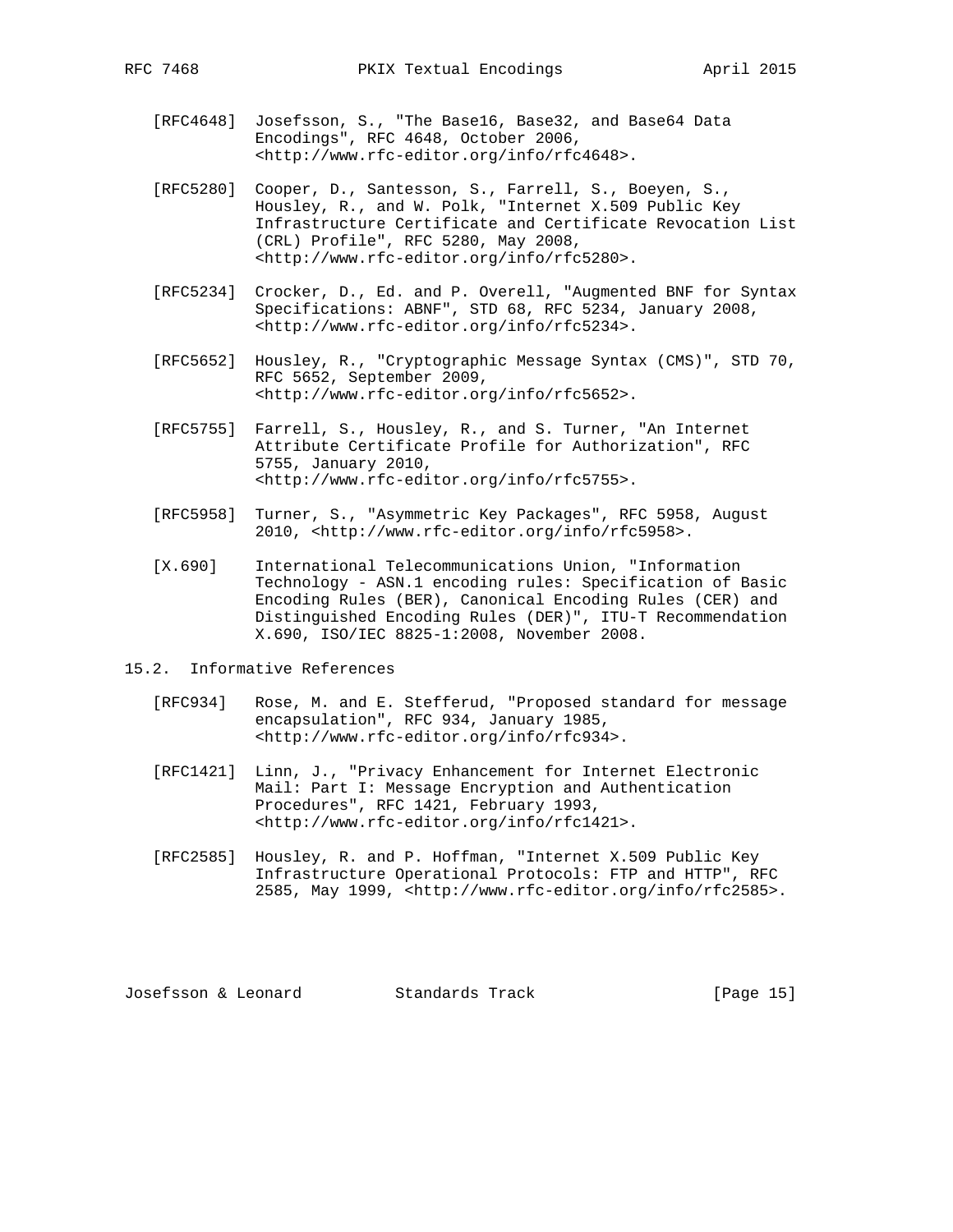- [RFC4716] Galbraith, J. and R. Thayer, "The Secure Shell (SSH) Public Key File Format", RFC 4716, November 2006, <http://www.rfc-editor.org/info/rfc4716>.
- [RFC4880] Callas, J., Donnerhacke, L., Finney, H., Shaw, D., and R. Thayer, "OpenPGP Message Format", RFC 4880, November 2007, <http://www.rfc-editor.org/info/rfc4880>.
- [RFC5208] Kaliski, B., "Public-Key Cryptography Standards (PKCS) #8: Private-Key Information Syntax Specification Version 1.2", RFC 5208, May 2008, <http://www.rfc-editor.org/info/rfc5208>.
- [RFC7292] Moriarty, K., Ed., Nystrom, M., Parkinson, S., Rusch, A., and M. Scott, "PKCS #12: Personal Information Exchange Syntax v1.1", RFC 7292, July 2014, <http://www.rfc-editor.org/info/rfc7292>.
- [P7v1.6] Kaliski, B. and K. Kingdon, "Extensions and Revisions to PKCS #7 (Version 1.6 Bulletin)", May 1997, <http://www.emc.com/emc-plus/rsa-labs/ standards-initiatives/pkcs-7-cryptographic-message syntax-standar.htm>.
- [X.509SG] Gutmann, P., "X.509 Style Guide", October 2000, <http://www.cs.auckland.ac.nz/˜pgut001/pubs/ x509guide.txt>.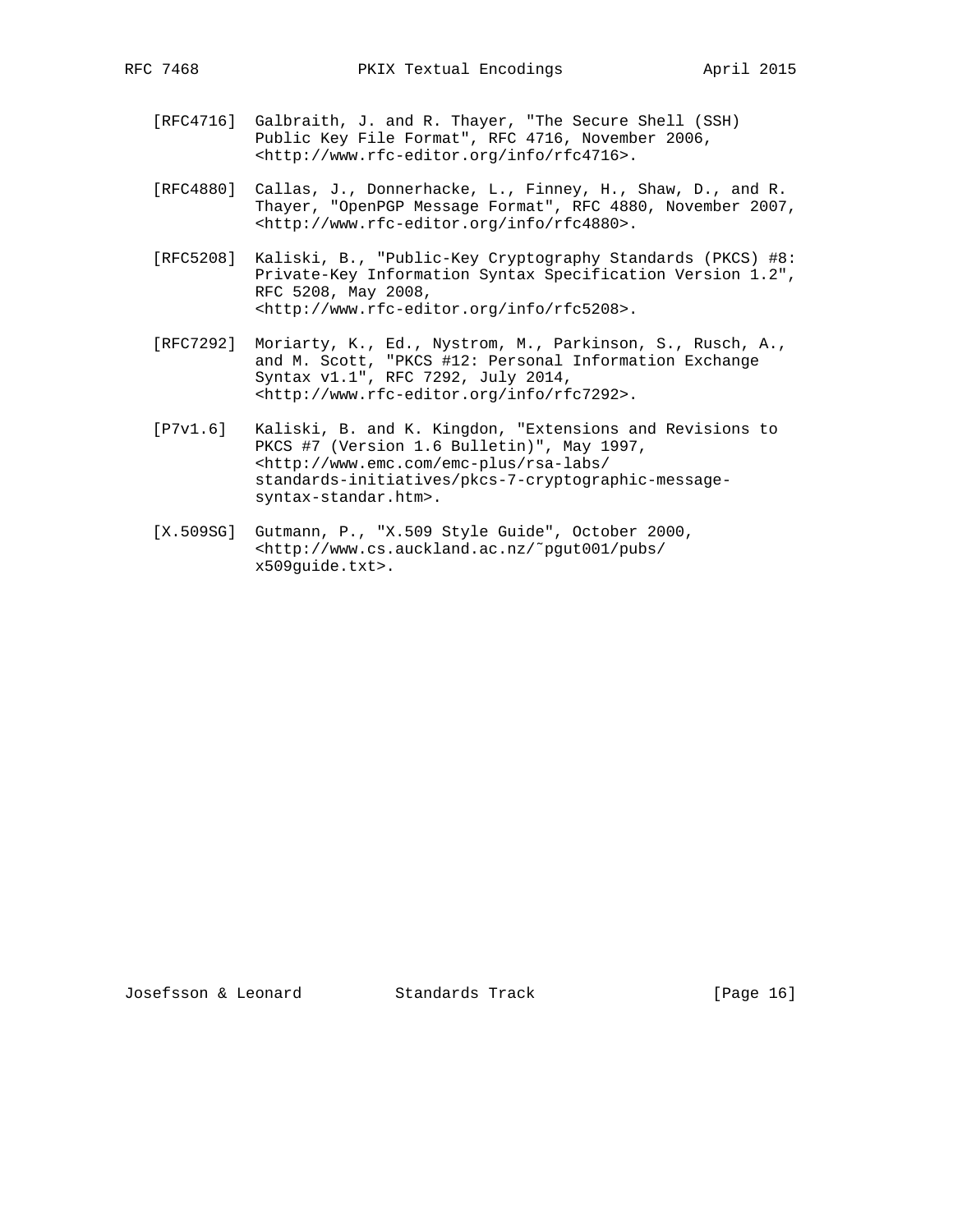Appendix A. Non-conforming Examples

 This appendix contains examples for the non-recommended label variants described earlier in this document. As discussed earlier, supporting these is not required and is sometimes discouraged. Still, they can be useful for interoperability testing and for easy reference.

-----BEGIN X509 CERTIFICATE-----

MIIBHDCBxaADAgECAgIcxzAJBgcqhkjOPQQBMBAxDjAMBgNVBAMUBVBLSVghMB4X DTE0MDkxNDA2MTU1MFoXDTI0MDkxNDA2MTU1MFowEDEOMAwGA1UEAxQFUEtJWCEw WTATBgcqhkjOPQIBBggqhkjOPQMBBwNCAATwoQSr863QrR0PoRIYQ96H7WykDePH Wa0eVAE24bth43wCNc+U5aZ761dhGhSSJkVWRgVH5+prLIr+nzfIq+X4oxAwDjAM BgNVHRMBAf8EAjAAMAkGByqGSM49BAEDRwAwRAIfMdKS5F63lMnWVhi7uaKJzKCs NnY/OKgBex6MIEAv2AIhAI2GdvfL+mGvhyPZE+JxRxWChmggb5/9eHdUcmW/jkOH -----END X509 CERTIFICATE-----

Figure 16: Non-standard 'X509' Certificate Example

-----BEGIN X.509 CERTIFICATE-----

MIIBHDCBxaADAgECAgIcxzAJBgcqhkjOPQQBMBAxDjAMBgNVBAMUBVBLSVghMB4X DTE0MDkxNDA2MTU1MFoXDTI0MDkxNDA2MTU1MFowEDEOMAwGA1UEAxQFUEtJWCEw WTATBgcqhkjOPQIBBggqhkjOPQMBBwNCAATwoQSr863QrR0PoRIYQ96H7WykDePH Wa0eVAE24bth43wCNc+U5aZ761dhGhSSJkVWRgVH5+prLIr+nzfIq+X4oxAwDjAM BgNVHRMBAf8EAjAAMAkGByqGSM49BAEDRwAwRAIfMdKS5F63lMnWVhi7uaKJzKCs NnY/OKgBex6MIEAv2AIhAI2GdvfL+mGvhyPZE+JxRxWChmggb5/9eHdUcmW/jkOH -----END X.509 CERTIFICATE-----

Figure 17: Non-standard 'X.509' Certificate Example

-----BEGIN NEW CERTIFICATE REQUEST-----

MIIBWDCCAQcCAQAwTjELMAkGA1UEBhMCU0UxJzAlBgNVBAoTHlNpbW9uIEpvc2Vm c3NvbiBEYXRha29uc3VsdCBBQjEWMBQGA1UEAxMNam9zZWZzc29uLm9yZzBOMBAG ByqGSM49AgEGBSuBBAAhAzoABLLPSkuXY0l66MbxVJ3Mot5FCFuqQfn6dTs+9/CM EOlSwVej77tj56kj9R/j9Q+LfysX8FO9I5p3oGIwYAYJKoZIhvcNAQkOMVMwUTAY BgNVHREEETAPgg1qb3NlZnNzb24ub3JnMAwGA1UdEwEB/wQCMAAwDwYDVR0PAQH/ BAUDAwegADAWBgNVHSUBAf8EDDAKBggrBgEFBQcDATAKBggqhkjOPQQDAgM/ADA8 AhxBvfhxPFfbBbsE1NoFmCUczOFApEuQVUw3ZP69AhwWXk3dgSUsKnuwL5g/ftAY dEQc8B8jAcnuOrfU

-----END NEW CERTIFICATE REQUEST-----

Figure 18: Non-standard 'NEW' PKCS #10 Example

Josefsson & Leonard Standards Track [Page 17]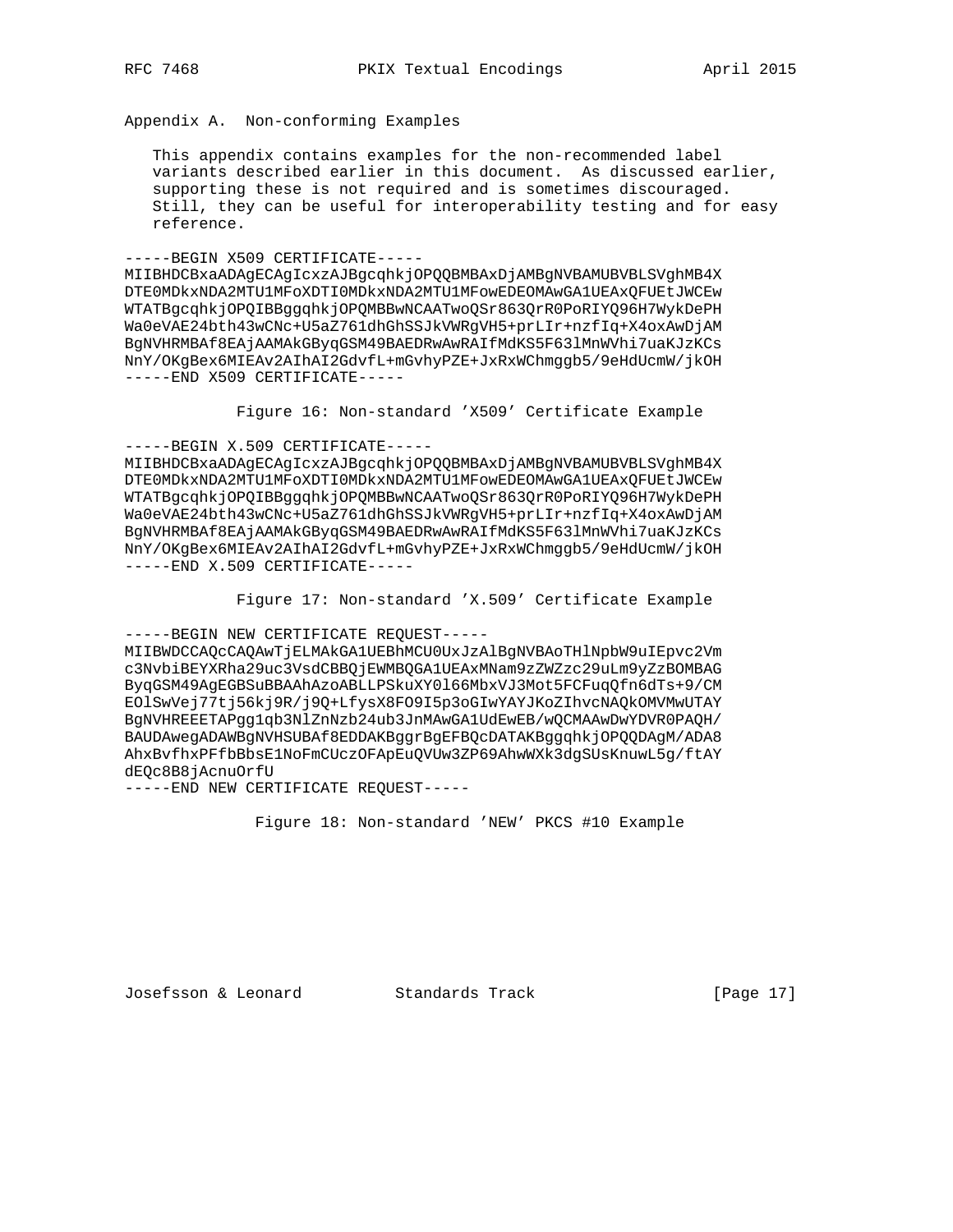-----BEGIN CERTIFICATE CHAIN----- MIHjBgsqhkiG9w0BCRABF6CB0zCB0AIBADFho18CAQCgGwYJKoZIhvcNAQUMMA4E CLfrI6dr0gUWAgITiDAjBgsqhkiG9w0BCRADCTAUBggqhkiG9w0DBwQIZpECRWtz u5kEGDCjerXY8odQ7EEEromZJvAurk/j81IrozBSBgkqhkiG9w0BBwEwMwYLKoZI hvcNAQkQAw8wJDAUBggqhkiG9w0DBwQI0tCBcU09nxEwDAYIKwYBBQUIAQIFAIAQ OsYGYUFdAH0RNc1p4VbKEAQUM2Xo8PMHBoYdqEcsbTodlCFAZH4= -----END CERTIFICATE CHAIN-----

Figure 19: Non-standard 'CERTIFICATE CHAIN' Example

Appendix B. DER Expectations

 This appendix is informative. Consult the respective standards for the normative rules.

DER is a restricted profile of BER [X.690]; thus, all DER encodings of data values are BER encodings, but just one of the BER encodings is the DER encoding for a data value. Canonical encoding matters when performing cryptographic operations; additionally, canonical encoding has certain efficiency advantages for parsers. There are three principal reasons to encode with DER:

- 1. A digital signature is (supposed to be) computed over the DER encoding of the semantic content, so providing anything other than the DER encoding is senseless. (In practice, an implementer might choose to have an implementation parse and digest the data as is, but this practice amounts to guesswork.)
- 2. In practice, cryptographic hashes are computed over the DER encoding for identification.
- 3. In practice, the content is small. DER always encodes data values in definite-length form (where the length is stated at the beginning of the encoding); thus, a parser can anticipate memory or resource usage up front.

Josefsson & Leonard Standards Track [Page 18]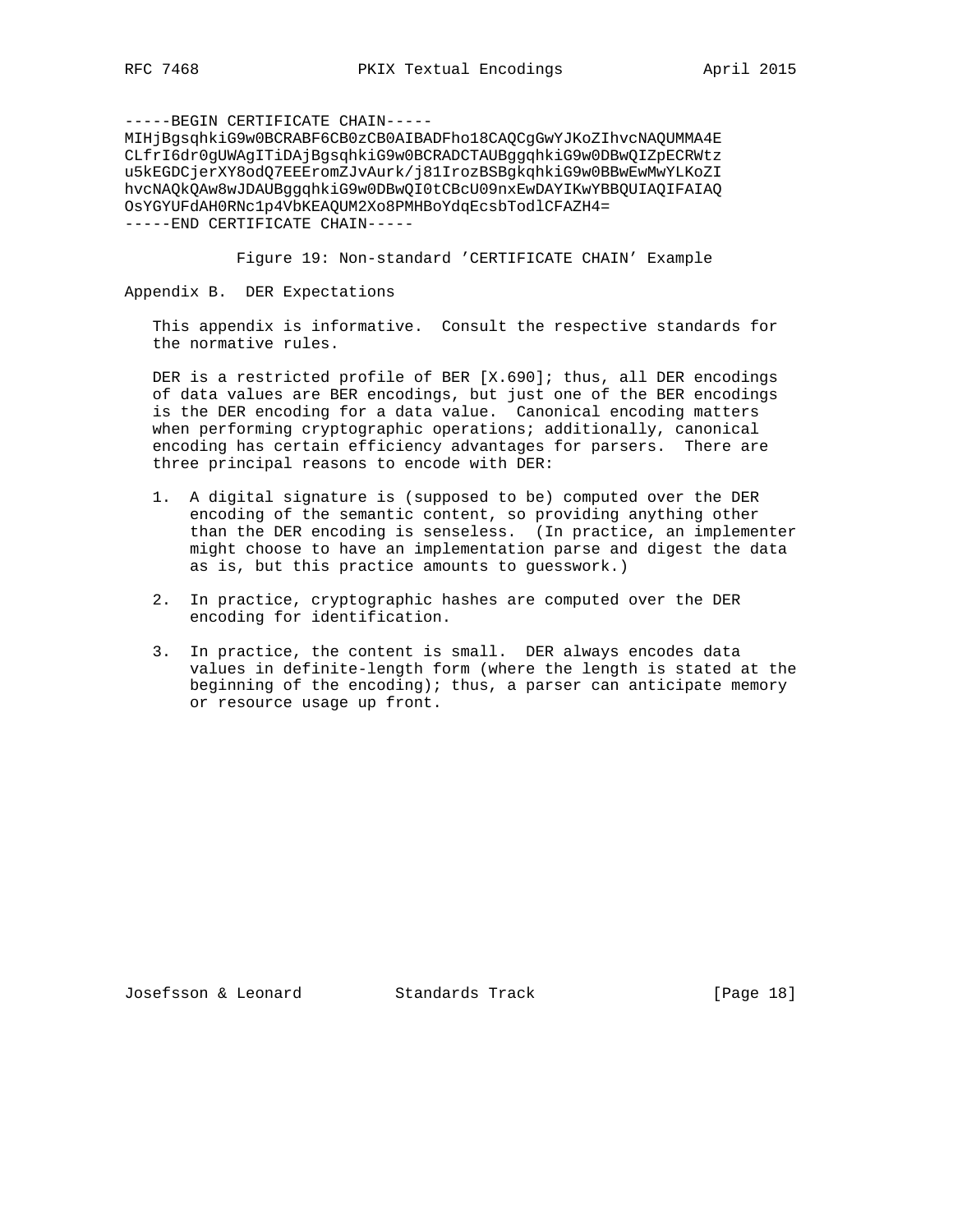Figure 20 matches the structures in this document with the particular reasons for DER encoding:

|    | Sec. Label              |         | Reasons       |
|----|-------------------------|---------|---------------|
|    |                         |         |               |
| 5  | CERTIFICATE             |         | $2 \degree 3$ |
| 6  | X509 CRL                |         |               |
|    | CERTIFICATE REOUEST     |         | $~\tilde{}$ 3 |
| 8  | PKCS7                   | $\star$ |               |
| 9  | CMS                     | $\star$ |               |
| 10 | PRIVATE KEY             |         | 3             |
| 11 | ENCRYPTED PRIVATE KEY   |         | 3             |
| 12 | ATTRIBUTE CERTIFICATE 1 |         | $~^\sim$ 3    |
| 13 | PUBLIC KEY              |         | २             |

Figure 20: Guide for DER Encoding

- \* Cryptographic Message Syntax is designed for content of any length; indefinite-length encoding enables one-pass processing (streaming) when generating the encoding. Only certain parts -- namely, signed and authenticated attributes -- need to be DER encoded.
- ˜ Although not always "small", these encoded structures should not be particularly "large" (e.g., more than 16 kilobytes). The parser ought to be informed of large things up front in any event; this is yet another reason to DER encode these things in the first place.

Figure 20: Guide for DER Encoding

Acknowledgements

 Peter Gutmann suggested to document labels for Attribute Certificates and PKCS #7 messages, and to add examples for the non-standard variants. Dr. Stephen Henson suggested distinguishing when BER versus DER is appropriate or necessary.

Josefsson & Leonard Standards Track [Page 19]